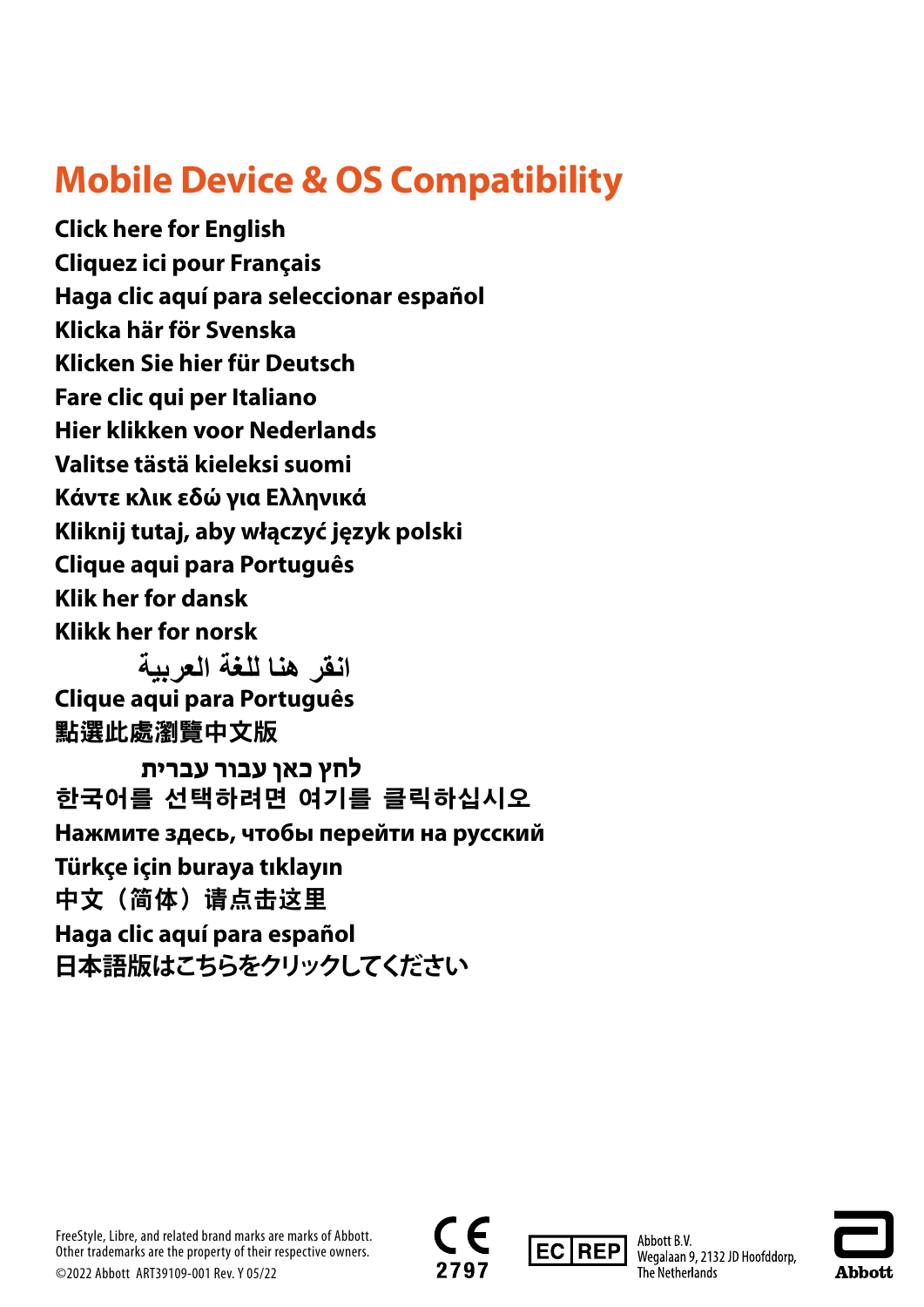# <span id="page-1-0"></span>**MOBILE DEVICE & OS COMPATIBILITY**

Popular devices and operating systems (OS) are regularly tested to evaluate NFC scan performance, Bluetooth connectivity and app compatibility with Sensors. We recommend checking this guide before installing a new OS version on your devices or before using the app with a new phone.

| <b>APP/VERSION</b>                            | <b>DEVICE</b>                                                                                                                                                                               | <b>OS</b>                                                                         |
|-----------------------------------------------|---------------------------------------------------------------------------------------------------------------------------------------------------------------------------------------------|-----------------------------------------------------------------------------------|
|                                               | iPhone 7, 7 Plus, 8, 8 Plus, X, XR, XS, XS Max, 11, 11 Pro, 11 Pro Max, 12,<br>12 Pro, 12 Pro Max, 12 Mini, SE (2020), 13, 13 Mini                                                          |                                                                                   |
|                                               | Samsung Galaxy A7, A20, A21, A30, A32 5G, A41, A52 5G, Feel2, Note8,<br>Note9, Note10+, Note20 Ultra 5G, S7 Edge, S8, S8+, S9, S10, S9+, S10+,<br>S20, S21 5G, S21 5G Olympic Games Edition |                                                                                   |
|                                               | Fujitsu Arrows 5G, Be3, Be4, Be4 Plus, NX9, U                                                                                                                                               |                                                                                   |
|                                               | Google Pixel, Pixel 2, Pixel 2 XL, Pixel 3, Pixel 3 XL, Pixel 4, Pixel 4 XL                                                                                                                 | i0S: 13.2, 13.3, 13.4, 13.5, 13.6, 13.7,                                          |
| <b>FreeStyle LibreLink</b>                    | Huawei P20 Pro, P30 Lite                                                                                                                                                                    | 14.0, 14.1, 14.2, 14.2.1, 14.5.1, 14.6,                                           |
| (yersion 2.5.3)                               | Kyocera Torque G04                                                                                                                                                                          | 14.7.1, 14.8, 15.0, 15.1, 15.2.1, 15.3,<br>15.4<br>Android: 7.1, 8, 9, 10, 11, 12 |
|                                               | LG Nexus 5X, style2, style3                                                                                                                                                                 |                                                                                   |
|                                               | OPPO Reno A, Reno3 A, Reno5 A                                                                                                                                                               |                                                                                   |
|                                               | Sharp AQUOS R3, R5G, sense3, sense3 plus, sense3 plus サウンド, sense4,<br>sense4 basic, sense4 lite, sense 5G, zero2, ZETA                                                                     |                                                                                   |
|                                               | Sony Xperia 1, 1 II, 5, 5 II, 8, 10 II, 10 III, Ace II                                                                                                                                      |                                                                                   |
|                                               | Tinno Rakuten Hand, Rakuten Mini                                                                                                                                                            |                                                                                   |
|                                               | Xiaomi Redmi Note 9T                                                                                                                                                                        |                                                                                   |
| <b>FreeStyle LibreLink</b><br>(version 2.5.2) | Samsung Galaxy S7 Edge, S8, S8+, S9, S10                                                                                                                                                    |                                                                                   |
|                                               | Google Pixel, Pixel 2, Pixel 2 XL, Pixel 3, Pixel 3 XL, Pixel 4, Pixel 4 XL                                                                                                                 | Android: 8, 9, 10                                                                 |
|                                               | LG Nexus 5X                                                                                                                                                                                 |                                                                                   |
| <b>FreeStyle LibreLink</b><br>(yersion 2.5.1) | iPhone 7, 7 Plus, 8, 8 Plus, X, XR, XS, XS Max, 11, 11 Pro, 11 Pro Max                                                                                                                      | i0S: 13.2, 13.3, 13.4, 13.5, 13.6                                                 |

### **Recommended app, device and operating systems**

### **Smartwatch devices that support notification mirroring (when phone is nearby)**

| <b>APP/PLATFORM</b>                  | <b>DEVICE</b>                 | <b>OS</b>     |
|--------------------------------------|-------------------------------|---------------|
| <b>FreeStyle LibreLink</b>           | <b>Apple Watch Series 7</b>   | WatchOS 8.3   |
| (version 2.5.3)<br>10515.2.1         | <b>Fitbit Versa 3</b>         | Fitbit OS 5.3 |
| <b>FreeStyle LibreLink</b>           | <b>Fitbit Versa 3</b>         | Fitbit OS 5.3 |
| (version 2.5.3)<br><b>Android 11</b> | <b>Samsung Galaxy Watch 4</b> | Wear OS 3     |

These tables will be updated as other devices and operating systems are evaluated. In addition to the above, the FreeStyle LibreLink special edition app (version 21.0.0) is compatible with the NUU A5X mobile device and its operating system. Smartwatch notification mirroring may be available on devices other than those listed. Please refer to information from your smartwatch manufacturer for full list of compatibility. For devices and OS other than those listed, Abbott Diabetes Care has not evaluated compatibility. Jailbroken devices and beta OS versions are not evaluated or supported.

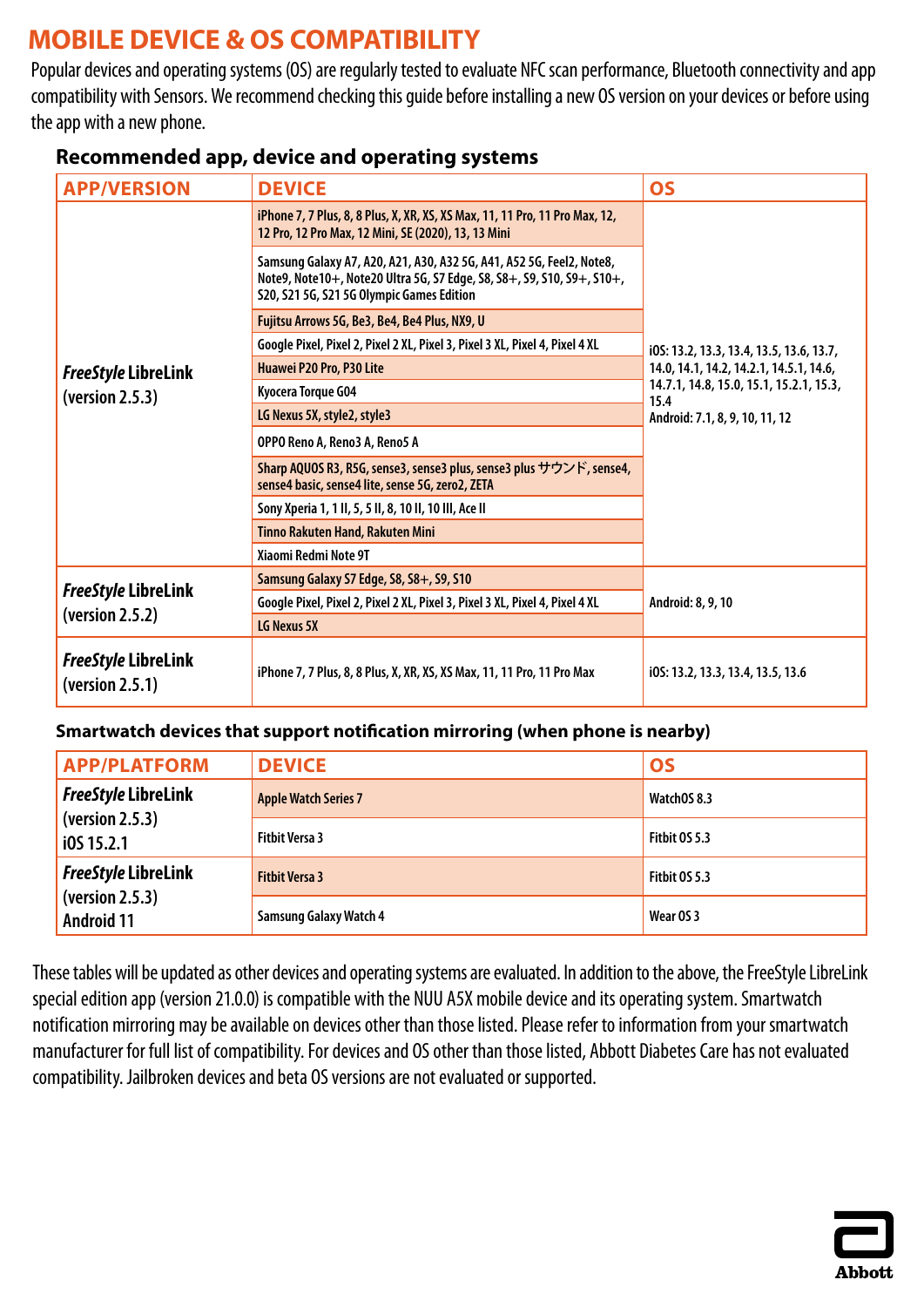# <span id="page-2-0"></span>**COMPATIBILITÉ AVEC LES DISPOSITIFS MOBILES ET LES SYSTÈMES D'EXPLOITATION**

Les dispositifs et systèmes d'exploitation (SE) les plus populaires sont régulièrement testés pour évaluer les performances NFC, la connectivité Bluetooth et la compatibilité des applications avec les capteurs. Nous vous recommandons de consulter ce guide avant d'installer une nouvelle version du système d'exploitation sur vos dispositifs ou avant d'utiliser l'application avec un nouveau téléphone.

| <b>APPLICATION/</b><br><b>VERSION</b>         | <b>DISPOSITIFS</b>                                                                                                                                                                          | <b>SE</b>                                                                         |
|-----------------------------------------------|---------------------------------------------------------------------------------------------------------------------------------------------------------------------------------------------|-----------------------------------------------------------------------------------|
|                                               | iPhone 7, 7 Plus, 8, 8 Plus, X, XR, XS, XS Max, 11, 11 Pro, 11 Pro Max, 12,<br>12 Pro, 12 Pro Max, 12 Mini, SE (2020), 13, 13 Mini                                                          |                                                                                   |
|                                               | Samsung Galaxy A7, A20, A21, A30, A32 5G, A41, A52 5G, Feel2, Note8,<br>Note9, Note10+, Note20 Ultra 5G, S7 Edge, S8, S8+, S9, S10, S9+, S10+,<br>S20, S21 5G, S21 5G Olympic Games Edition |                                                                                   |
|                                               | Fujitsu Arrows 5G, Be3, Be4, Be4 Plus, NX9, U                                                                                                                                               |                                                                                   |
|                                               | Google Pixel, Pixel 2, Pixel 2 XL, Pixel 3, Pixel 3 XL, Pixel 4, Pixel 4 XL                                                                                                                 | i0S: 13.2, 13.3, 13.4, 13.5, 13.6, 13.7,                                          |
| <b>FreeStyle LibreLink</b>                    | Huawei P20 Pro, P30 Lite                                                                                                                                                                    | 14.0, 14.1, 14.2, 14.2.1, 14.5.1, 14.6,                                           |
| (yersion 2.5.3)                               | Kyocera Torque G04                                                                                                                                                                          | 14.7.1, 14.8, 15.0, 15.1, 15.2.1, 15.3,<br>15.4<br>Android: 7.1, 8, 9, 10, 11, 12 |
|                                               | LG Nexus 5X, style2, style3                                                                                                                                                                 |                                                                                   |
|                                               | OPPO Reno A, Reno3 A, Reno5 A                                                                                                                                                               |                                                                                   |
|                                               | Sharp AQUOS R3, R5G, sense3, sense3 plus, sense3 plus サウンド, sense4,<br>sense4 basic, sense4 lite, sense 5G, zero2, ZETA                                                                     |                                                                                   |
|                                               | Sony Xperia 1, 1 II, 5, 5 II, 8, 10 II, 10 III, Ace II                                                                                                                                      |                                                                                   |
|                                               | Tinno Rakuten Hand, Rakuten Mini                                                                                                                                                            |                                                                                   |
|                                               | Xiaomi Redmi Note 9T                                                                                                                                                                        |                                                                                   |
| <b>FreeStyle LibreLink</b><br>(yersion 2.5.2) | Samsung Galaxy S7 Edge, S8, S8+, S9, S10                                                                                                                                                    | Android: 8, 9, 10                                                                 |
|                                               | Google Pixel, Pixel 2, Pixel 2 XL, Pixel 3, Pixel 3 XL, Pixel 4, Pixel 4 XL                                                                                                                 |                                                                                   |
|                                               | LG Nexus 5X                                                                                                                                                                                 |                                                                                   |
| <b>FreeStyle LibreLink</b><br>(yersion 2.5.1) | iPhone 7, 7 Plus, 8, 8 Plus, X, XR, XS, XS Max, 11, 11 Pro, 11 Pro Max                                                                                                                      | i0S: 13.2, 13.3, 13.4, 13.5, 13.6                                                 |

## **Applications, dispositifs et systèmes d'exploitation recommandés**

**Smartwatch compatible avec l'affichage en miroir des notifications (lorsque le téléphone est à proximité).**

| <b>APPLICATION/</b><br><b>PLATEFORME</b> | <b>DISPOSITIF</b>             | <b>SE</b>     |
|------------------------------------------|-------------------------------|---------------|
| <b>FreeStyle LibreLink</b>               | <b>Apple Watch Series 7</b>   | WatchOS 8.3   |
| (yersion 2.5.3)<br>i0S 15.2.1            | <b>Fitbit Versa 3</b>         | Fitbit OS 5.3 |
| <b>FreeStyle LibreLink</b>               | <b>Fitbit Versa 3</b>         | Fitbit OS 5.3 |
| (yersion 2.5.3)<br><b>Android 11</b>     | <b>Samsung Galaxy Watch 4</b> | Wear OS 3     |

Ces tableaux seront mis à jour à mesure que de nouveaux dispositifs et systèmes d'exploitation sont évalués. En plus des dispositifs et SE susmentionnés, l'application FreeStyle LibreLink édition spéciale (version 21.0.0) est compatible avec le téléphone mobile NUU A5X et son système d'exploitation. L'affichage en miroir des notifications sur une smartwatch peut être disponible sur d'autres dispositifs non répertoriés dans la liste. Veuillez consulter les informations du fabricant de votre smartwatch pour obtenir la liste complète des dispositifs compatibles. Abbott Diabetes Care n'a évalué la compatibilité d'aucun autre dispositif/ système d'exploitation. Les dispositifs « jailbreakés » et les versions bêta du système d'exploitation ne sont ni évalués ni pris en charge.

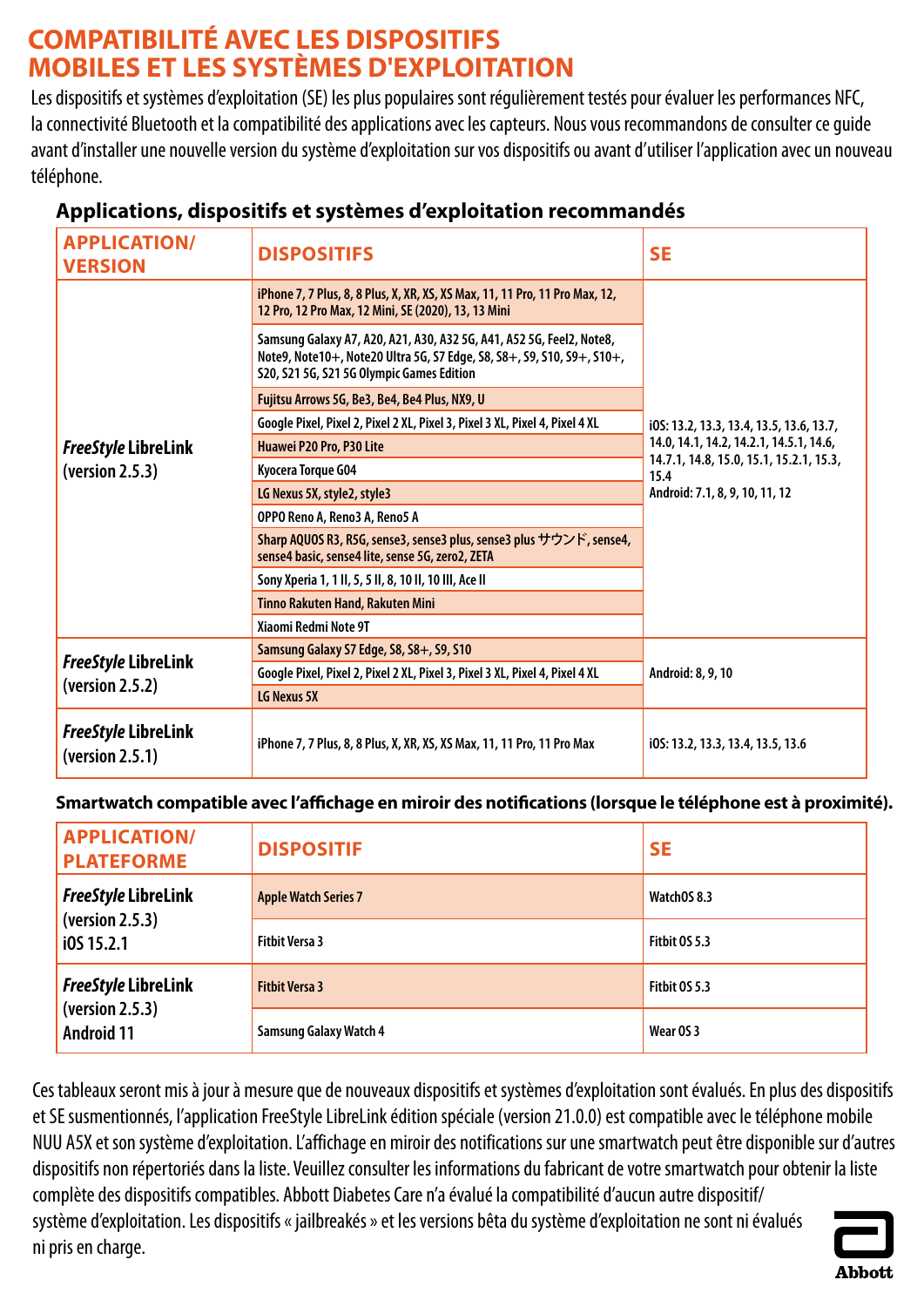# <span id="page-3-0"></span>**COMPATIBILIDAD CON TELÉFONOS INTELIGENTES Y SISTEMAS OPERATIVOS**

Se realizan pruebas con frecuencia en los sistemas operativos para evaluar el rendimiento de la tecnología NFC, la conectividad Bluetooth y la compatibilidad de las aplicaciones cuando se hace uso de sensores. Serecomienda consultar esta guía antes de instalar una nueva versión del sistema operativo en su dispositivo o antes de usar la aplicación en un teléfono nuevo.

| <b>APLICACIÓN/</b><br><b>VERSIÓN</b>          | <b>DISPOSITIVO</b>                                                                                                                                                                          | <b>SISTEMA OPERATIVO</b>                                                                                                     |
|-----------------------------------------------|---------------------------------------------------------------------------------------------------------------------------------------------------------------------------------------------|------------------------------------------------------------------------------------------------------------------------------|
|                                               | iPhone 7, 7 Plus, 8, 8 Plus, X, XR, XS, XS Max, 11, 11 Pro, 11 Pro Max, 12,<br>12 Pro, 12 Pro Max, 12 Mini, SE (2020), 13, 13 Mini                                                          |                                                                                                                              |
|                                               | Samsung Galaxy A7, A20, A21, A30, A32 5G, A41, A52 5G, Feel2, Note8,<br>Note9, Note10+, Note20 Ultra 5G, S7 Edge, S8, S8+, S9, S10, S9+, S10+,<br>S20, S21 5G, S21 5G Olympic Games Edition |                                                                                                                              |
|                                               | Fujitsu Arrows 5G, Be3, Be4, Be4 Plus, NX9, U                                                                                                                                               |                                                                                                                              |
|                                               | Google Pixel, Pixel 2, Pixel 2 XL, Pixel 3, Pixel 3 XL, Pixel 4, Pixel 4 XL                                                                                                                 | i0S: 13.2, 13.3, 13.4, 13.5, 13.6, 13.7,                                                                                     |
| <b>FreeStyle LibreLink</b>                    | Huawei P20 Pro, P30 Lite                                                                                                                                                                    | 14.0, 14.1, 14.2, 14.2.1, 14.5.1, 14.6,<br>14.7.1, 14.8, 15.0, 15.1, 15.2.1, 15.3,<br>15.4<br>Android: 7.1, 8, 9, 10, 11, 12 |
| (yersión 2.5.3)                               | Kyocera Torque G04                                                                                                                                                                          |                                                                                                                              |
|                                               | LG Nexus 5X, style2, style3                                                                                                                                                                 |                                                                                                                              |
|                                               | OPPO Reno A, Reno3 A, Reno5 A                                                                                                                                                               |                                                                                                                              |
|                                               | Sharp AQUOS R3, R5G, sense3, sense3 plus, sense3 plus サウンド, sense4,<br>sense4 basic, sense4 lite, sense 5G, zero2, ZETA                                                                     |                                                                                                                              |
|                                               | Sony Xperia 1, 1 II, 5, 5 II, 8, 10 II, 10 III, Ace II                                                                                                                                      |                                                                                                                              |
|                                               | <b>Tinno Rakuten Hand, Rakuten Mini</b>                                                                                                                                                     |                                                                                                                              |
|                                               | Xiaomi Redmi Note 9T                                                                                                                                                                        |                                                                                                                              |
| <b>FreeStyle LibreLink</b><br>(yersión 2.5.2) | Samsung Galaxy S7 Edge, S8, S8+, S9, S10                                                                                                                                                    | Android: 8, 9, 10                                                                                                            |
|                                               | Google Pixel, Pixel 2, Pixel 2 XL, Pixel 3, Pixel 3 XL, Pixel 4, Pixel 4 XL                                                                                                                 |                                                                                                                              |
|                                               | LG Nexus 5X                                                                                                                                                                                 |                                                                                                                              |
| <b>FreeStyle LibreLink</b><br>(version 2.5.1) | iPhone 7, 7 Plus, 8, 8 Plus, X, XR, XS, XS Max, 11, 11 Pro, 11 Pro Max                                                                                                                      | i0S: 13.2, 13.3, 13.4, 13.5, 13.6                                                                                            |

### **Aplicaciones, dispositivos y sistemas operativos recomendados**

### **Smartwatch que admiten la duplicidad de notificaciones (cuando el teléfono está cercano)**

| <b>APLICACIÓN/</b><br><b>PLATAFORMA</b> | <b>DISPOSITIVO</b>            | <b>SISTEMA OPERATIVO</b> |
|-----------------------------------------|-------------------------------|--------------------------|
| <b>FreeStyle LibreLink</b>              | <b>Apple Watch Series 7</b>   | WatchOS 8.3              |
| (yersión 2.5.3)<br>10515.2.1            | <b>Fithit Versa 3</b>         | Fitbit OS 5.3            |
| <b>FreeStyle LibreLink</b>              | <b>Fitbit Versa 3</b>         | Fitbit OS 5.3            |
| (yersión 2.5.3)<br><b>Android 11</b>    | <b>Samsung Galaxy Watch 4</b> | Wear OS 3                |

Estas tablas se actualizarán a medida que se evalúen otros dispositivos y sistemas operativos. Además de lo anterior, la aplicación FreeStyle LibreLink, edición especial (versión 21.0.0) es compatible con el dispositivo móvil NUU A5X y su sistema operativo. La duplicación de notificaciones en Smartwatch puede estar disponible en dispositivos que no aparezcan en la lista. Consulte la información del fabricante de su Smartwatch para ver la lista completa de compatibilidad. Abbott Diabetes Care no ha evaluado la compatibilidad de los dispositivos y sistemas operativos que no se muestran en la tabla. Nose evalúan ni soportan dispositivos liberados (jailbreak), así como las versiones beta de los sistemas operativos.

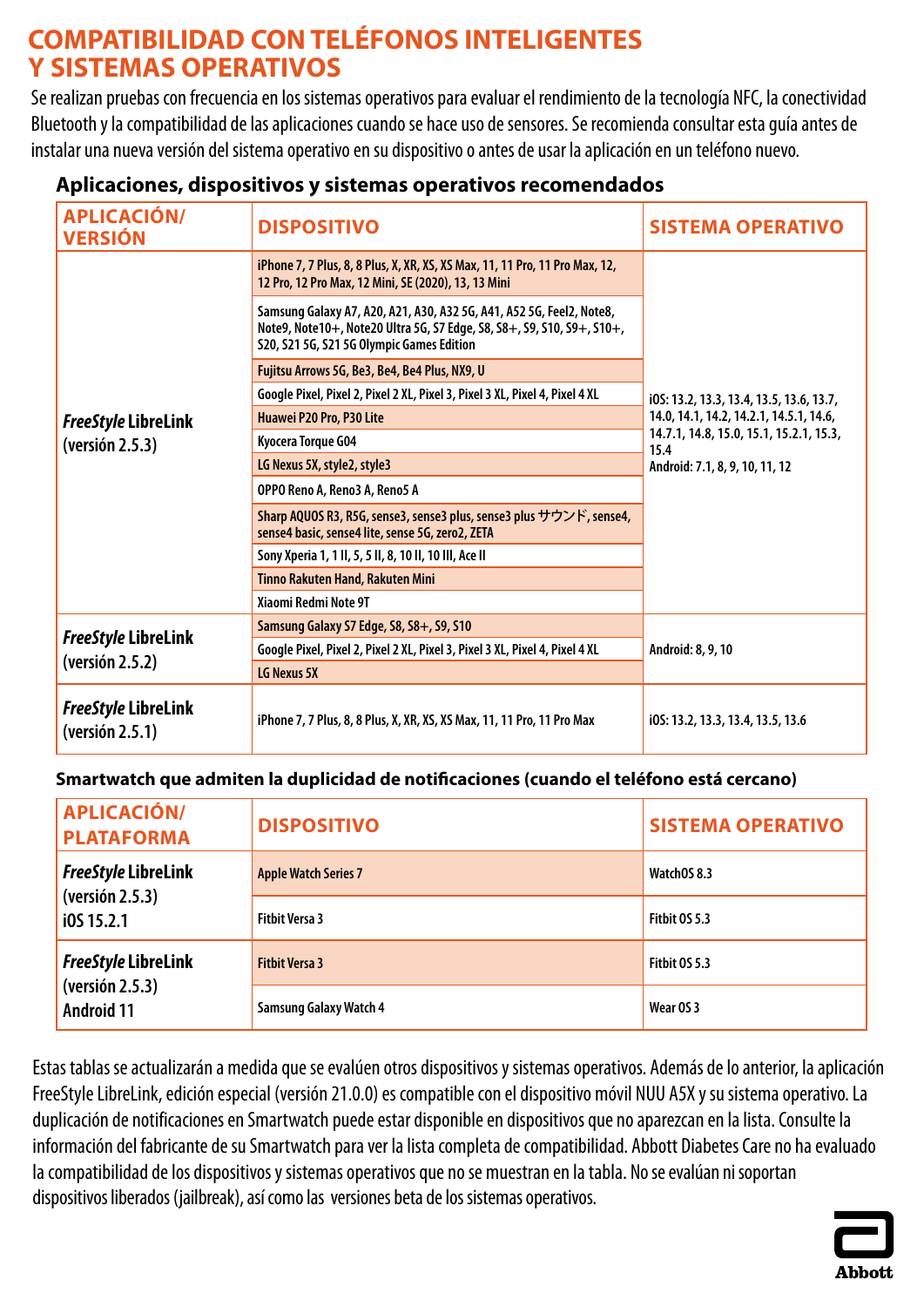# <span id="page-4-0"></span>**KOMPATIBILITET MED MOBILA ENHETER OCH OPERATIVSYSTEM**

Populära enheter och operativsystem (OS) testas regelbundet i syfte att utvärdera NFC-skanningsprestanda, Bluetooth-anslutning och appkompatibilitet med sensorer. Vi rekommenderar att du läser den här guiden innan du installerar en ny OS-version på dina enheter och innan du använder appen med en ny telefon.

| <b>APP/VERSION</b>                            | <b>ENHET</b>                                                                                                                                                                                | <b>OPERATIVSYSTEM</b>                                                             |
|-----------------------------------------------|---------------------------------------------------------------------------------------------------------------------------------------------------------------------------------------------|-----------------------------------------------------------------------------------|
|                                               | iPhone 7, 7 Plus, 8, 8 Plus, X, XR, XS, XS Max, 11, 11 Pro, 11 Pro Max, 12,<br>12 Pro, 12 Pro Max, 12 Mini, SE (2020), 13, 13 Mini                                                          |                                                                                   |
|                                               | Samsung Galaxy A7, A20, A21, A30, A32 5G, A41, A52 5G, Feel2, Note8,<br>Note9, Note10+, Note20 Ultra 5G, S7 Edge, S8, S8+, S9, S10, S9+, S10+,<br>S20, S21 5G, S21 5G Olympic Games Edition |                                                                                   |
|                                               | Fujitsu Arrows 5G, Be3, Be4, Be4 Plus, NX9, U                                                                                                                                               |                                                                                   |
|                                               | Google Pixel, Pixel 2, Pixel 2 XL, Pixel 3, Pixel 3 XL, Pixel 4, Pixel 4 XL                                                                                                                 | i0S: 13.2, 13.3, 13.4, 13.5, 13.6, 13.7,                                          |
| <b>FreeStyle LibreLink</b>                    | Huawei P20 Pro, P30 Lite                                                                                                                                                                    | 14.0, 14.1, 14.2, 14.2.1, 14.5.1, 14.6,                                           |
| (version 2.5.3)                               | Kyocera Torque G04                                                                                                                                                                          | 14.7.1, 14.8, 15.0, 15.1, 15.2.1, 15.3,<br>15.4<br>Android: 7.1, 8, 9, 10, 11, 12 |
|                                               | LG Nexus 5X, style2, style3                                                                                                                                                                 |                                                                                   |
|                                               | OPPO Reno A, Reno3 A, Reno5 A                                                                                                                                                               |                                                                                   |
|                                               | Sharp AQUOS R3, R5G, sense3, sense3 plus, sense3 plus サウンド, sense4,<br>sense4 basic, sense4 lite, sense 5G, zero2, ZETA                                                                     |                                                                                   |
|                                               | Sony Xperia 1, 1 II, 5, 5 II, 8, 10 II, 10 III, Ace II                                                                                                                                      |                                                                                   |
|                                               | Tinno Rakuten Hand, Rakuten Mini                                                                                                                                                            |                                                                                   |
|                                               | Xiaomi Redmi Note 9T                                                                                                                                                                        |                                                                                   |
| FreeStyle LibreLink                           | Samsung Galaxy S7 Edge, S8, S8+, S9, S10                                                                                                                                                    |                                                                                   |
| (version 2.5.2)                               | Google Pixel, Pixel 2, Pixel 2 XL, Pixel 3, Pixel 3 XL, Pixel 4, Pixel 4 XL                                                                                                                 | Android: 8, 9, 10                                                                 |
|                                               | LG Nexus 5X                                                                                                                                                                                 |                                                                                   |
| <b>FreeStyle LibreLink</b><br>(yersion 2.5.1) | iPhone 7, 7 Plus, 8, 8 Plus, X, XR, XS, XS Max, 11, 11 Pro, 11 Pro Max                                                                                                                      | i0S: 13.2, 13.3, 13.4, 13.5, 13.6                                                 |

### **App, enhet och operativsystem som rekommenderas**

### **Smartklockor som har stöd för spegling av aviseringar (när telefonen är i närheten)**

| <b>APP/PLATFORM</b>                  | <b>ENHET</b>                  | <b>OPERATIVSYSTEM</b> |
|--------------------------------------|-------------------------------|-----------------------|
| <b>FreeStyle LibreLink</b>           | <b>Apple Watch Series 7</b>   | WatchOS 8.3           |
| (yersion 2.5.3)<br>10515.2.1         | <b>Fitbit Versa 3</b>         | <b>Fitbit 0S 5.3</b>  |
| <b>FreeStyle LibreLink</b>           | <b>Fitbit Versa 3</b>         | Fitbit OS 5.3         |
| (yersion 2.5.3)<br><b>Android 11</b> | <b>Samsung Galaxy Watch 4</b> | Wear OS 3             |

Dessa tabeller uppdateras när andra enheter och operativsystem utvärderas. Utöver det som nämns ovan är specialutgåvan av FreeStyle LibreLink-appen (version 21.0.0) kompatibel med den mobila enheten NUU A5X och dess operativsystem. Spegling av aviseringar till en smartklocka kan finnas tillgänglig på andra enheter än de som anges i listan. Läs informationen från tillverkaren av din smartklocka för en komplett lista avseende kompatibilitet. Abbott Diabetes Care har inte utvärderat kompatibiliteten för andra enheter eller operativsystem än dem som anges. Jailbreakade enheter och betaversioner av operativsystem varken utvärderas eller stöds.

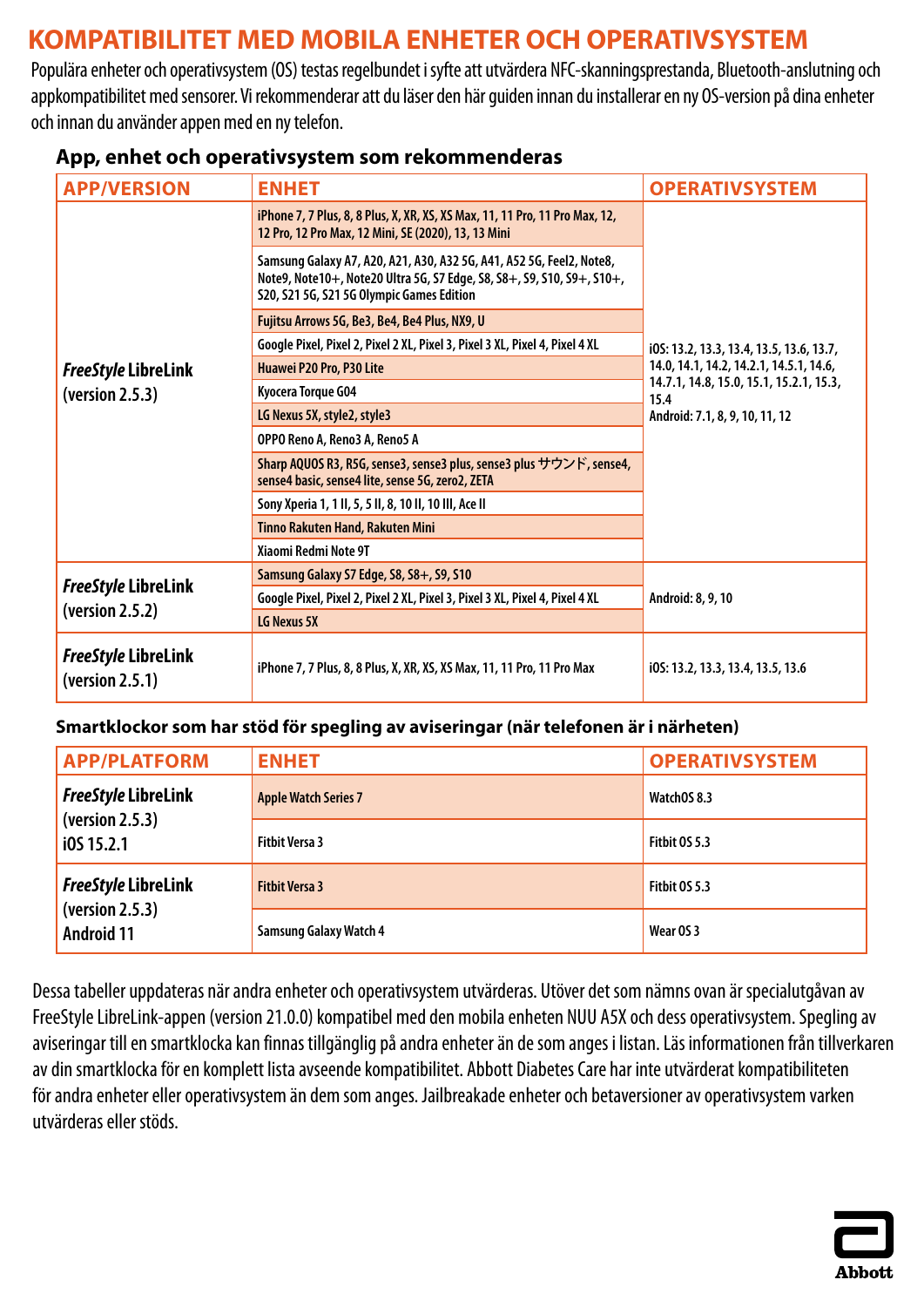# <span id="page-5-0"></span>**KOMPATIBILITÄT MIT MOBILEN GERÄTEN UND BETRIEBSSYSTEMEN**

Beliebte Geräte und Betriebssysteme (OS) werden regelmäßig getestet, um die NFC-Scanleistung, die Bluetooth-Konnektivität und die Kompatibilität der App mit Sensoren zu bewerten. Wir empfehlen, diese Anleitung zu lesen, bevor Sie eine neue Version eines Betriebssystems auf Ihrem Gerät installieren oder die App auf einem neuen Smartphone verwenden.

### **Empfohlene Apps, Geräte und Betriebssysteme**

| <b>APP/VERSION</b>                            | <b>GERÄT</b>                                                                                                                                                                                | <b>BETRIEBSSYSTEM</b>                                                             |
|-----------------------------------------------|---------------------------------------------------------------------------------------------------------------------------------------------------------------------------------------------|-----------------------------------------------------------------------------------|
|                                               | iPhone 7, 7 Plus, 8, 8 Plus, X, XR, XS, XS Max, 11, 11 Pro, 11 Pro Max, 12,<br>12 Pro, 12 Pro Max, 12 Mini, SE (2020), 13, 13 Mini                                                          |                                                                                   |
|                                               | Samsung Galaxy A7, A20, A21, A30, A32 5G, A41, A52 5G, Feel2, Note8,<br>Note9, Note10+, Note20 Ultra 5G, S7 Edge, S8, S8+, S9, S10, S9+, S10+,<br>S20, S21 5G, S21 5G Olympic Games Edition |                                                                                   |
|                                               | Fujitsu Arrows 5G, Be3, Be4, Be4 Plus, NX9, U                                                                                                                                               |                                                                                   |
|                                               | Google Pixel, Pixel 2, Pixel 2 XL, Pixel 3, Pixel 3 XL, Pixel 4, Pixel 4 XL                                                                                                                 | i0S: 13.2, 13.3, 13.4, 13.5, 13.6, 13.7,                                          |
| <b>FreeStyle LibreLink</b>                    | Huawei P20 Pro, P30 Lite                                                                                                                                                                    | 14.0, 14.1, 14.2, 14.2.1, 14.5.1, 14.6,                                           |
| (yersion 2.5.3)                               | Kyocera Torque G04                                                                                                                                                                          | 14.7.1, 14.8, 15.0, 15.1, 15.2.1, 15.3,<br>15.4<br>Android: 7.1, 8, 9, 10, 11, 12 |
|                                               | LG Nexus 5X, style2, style3                                                                                                                                                                 |                                                                                   |
|                                               | OPPO Reno A, Reno3 A, Reno5 A                                                                                                                                                               |                                                                                   |
|                                               | Sharp AQUOS R3, R5G, sense3, sense3 plus, sense3 plus サウンド, sense4,<br>sense4 basic, sense4 lite, sense 5G, zero2, ZETA                                                                     |                                                                                   |
|                                               | Sony Xperia 1, 1 II, 5, 5 II, 8, 10 II, 10 III, Ace II                                                                                                                                      |                                                                                   |
|                                               | Tinno Rakuten Hand, Rakuten Mini                                                                                                                                                            |                                                                                   |
|                                               | Xiaomi Redmi Note 9T                                                                                                                                                                        |                                                                                   |
| <b>FreeStyle LibreLink</b>                    | Samsung Galaxy S7 Edge, S8, S8+, S9, S10                                                                                                                                                    |                                                                                   |
| (version 2.5.2)                               | Google Pixel, Pixel 2, Pixel 2 XL, Pixel 3, Pixel 3 XL, Pixel 4, Pixel 4 XL                                                                                                                 | Android: 8, 9, 10                                                                 |
|                                               | LG Nexus 5X                                                                                                                                                                                 |                                                                                   |
| <b>FreeStyle LibreLink</b><br>(yersion 2.5.1) | iPhone 7, 7 Plus, 8, 8 Plus, X, XR, XS, XS Max, 11, 11 Pro, 11 Pro Max                                                                                                                      | i05: 13.2, 13.3, 13.4, 13.5, 13.6                                                 |

#### **Smartwatches, die die Benachrichtigungsanzeige unterstützen (wenn sich das Telefon in der Nähe befindet)**

| <b>APP/PLATTFORM</b>                 | <b>GERÄT</b>                  | <b>BETRIEBSSYSTEM</b> |
|--------------------------------------|-------------------------------|-----------------------|
| <b>FreeStyle LibreLink</b>           | <b>Apple Watch Series 7</b>   | WatchOS 8.3           |
| (yersion 2.5.3)<br>i0S 15.2.1        | <b>Fitbit Versa 3</b>         | <b>Fitbit 0S 5.3</b>  |
| <b>FreeStyle LibreLink</b>           | <b>Fitbit Versa 3</b>         | <b>Fitbit 0S 5.3</b>  |
| (yersion 2.5.3)<br><b>Android 11</b> | <b>Samsung Galaxy Watch 4</b> | Wear OS 3             |

Sobald weitere Geräte und Betriebssysteme ausgewertet wurden, werden diese Tabellen aktualisiert. Darüber hinaus ist die FreeStyle LibreLink Special-Edition-App (Version 21.0.0) mit dem Mobilgerät NUU A5X und dessen Betriebssystem kompatibel. Die Smartwatch-Benachrichtigungsspiegelung steht möglicherweise auch auf anderen als den aufgeführten Geräten zur Verfügung. Eine vollständige Liste zur Kompatibilität erfragen Sie bitte bei dem Hersteller Ihrer Smartwatch. Für Geräte und Betriebssysteme, die hier nicht aufgeführt sind, hat Abbott Diabetes Care hat die Kompatibilität nicht geprüft. Mit Jailbreak versehene Geräte und Beta-Versionen von Betriebssystemen werden nicht bewertet oder unterstützt.

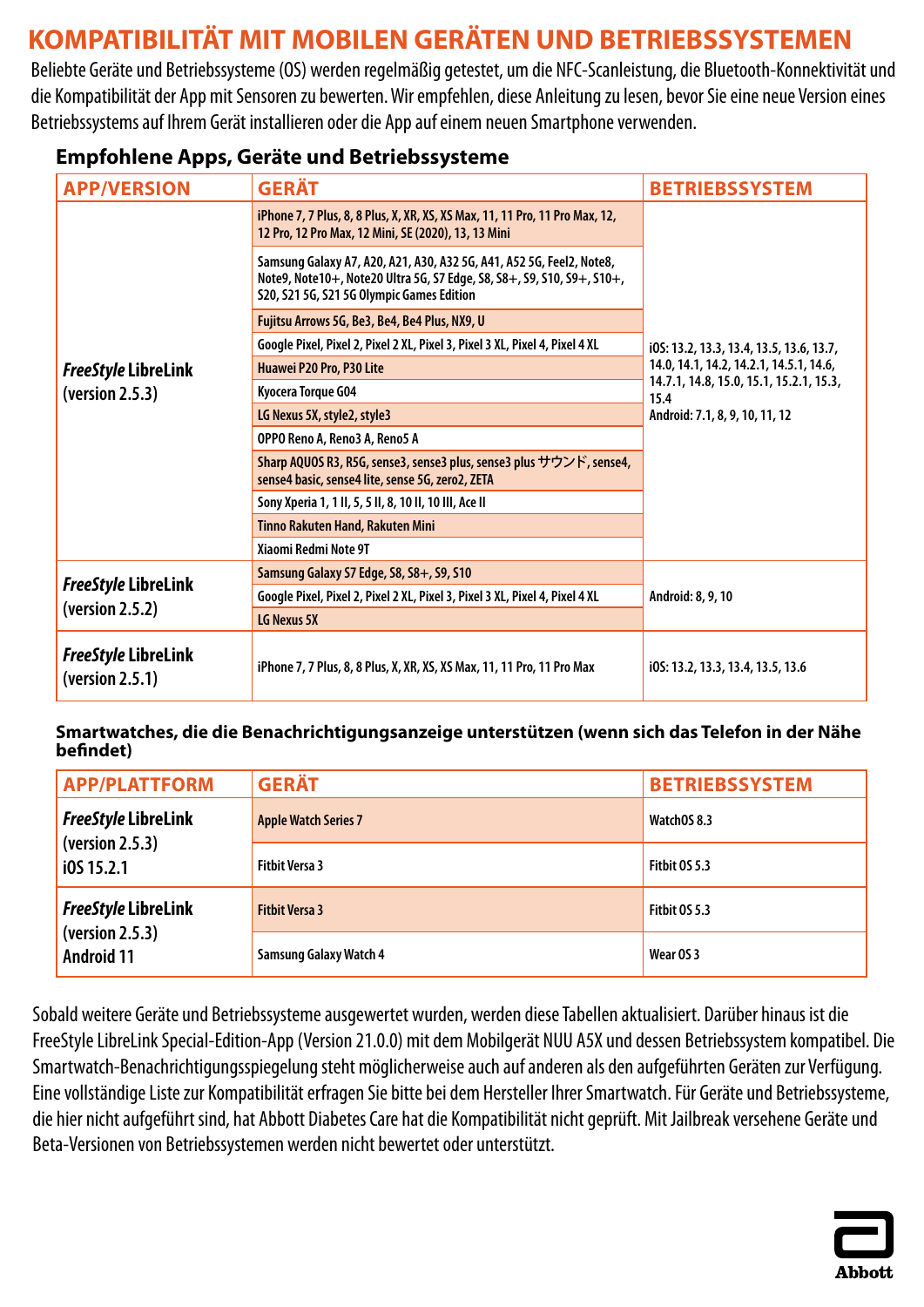# <span id="page-6-0"></span>**COMPATIBILITÀ CON DISPOSITIVI MOBILI E SO**

I dispositivi e i sistemi operativi (SO) più diffusi sono testati regolarmente per valutare le prestazioni di scansione NFC, la connettività Bluetooth e la compatibilità dell'app con i sensori. Si consiglia di consultare questa guida prima di installare una nuova versione del SO sui propri dispositivi o prima dell'utilizzo dell'app con un nuovo telefono.

## **App, dispositivi e sistemi operativi consigliati**

| <b>APP/VERSIONE</b>                            | <b>DISPOSITIVO</b>                                                                                                                                                                          | <b>SO</b>                                                                         |
|------------------------------------------------|---------------------------------------------------------------------------------------------------------------------------------------------------------------------------------------------|-----------------------------------------------------------------------------------|
|                                                | iPhone 7, 7 Plus, 8, 8 Plus, X, XR, XS, XS Max, 11, 11 Pro, 11 Pro Max, 12,<br>12 Pro, 12 Pro Max, 12 Mini, SE (2020), 13, 13 Mini                                                          |                                                                                   |
|                                                | Samsung Galaxy A7, A20, A21, A30, A32 5G, A41, A52 5G, Feel2, Note8,<br>Note9, Note10+, Note20 Ultra 5G, S7 Edge, S8, S8+, S9, S10, S9+, S10+,<br>S20, S21 5G, S21 5G Olympic Games Edition |                                                                                   |
|                                                | Fujitsu Arrows 5G, Be3, Be4, Be4 Plus, NX9, U                                                                                                                                               |                                                                                   |
|                                                | Google Pixel, Pixel 2, Pixel 2 XL, Pixel 3, Pixel 3 XL, Pixel 4, Pixel 4 XL                                                                                                                 | i0S: 13.2, 13.3, 13.4, 13.5, 13.6, 13.7,                                          |
| <b>FreeStyle LibreLink</b>                     | Huawei P20 Pro, P30 Lite                                                                                                                                                                    | 14.0, 14.1, 14.2, 14.2.1, 14.5.1, 14.6,                                           |
| (versione 2.5.3)                               | Kyocera Torque G04                                                                                                                                                                          | 14.7.1, 14.8, 15.0, 15.1, 15.2.1, 15.3,<br>15.4<br>Android: 7.1, 8, 9, 10, 11, 12 |
|                                                | LG Nexus 5X, style2, style3                                                                                                                                                                 |                                                                                   |
|                                                | OPPO Reno A, Reno3 A, Reno5 A                                                                                                                                                               |                                                                                   |
|                                                | Sharp AQUOS R3, R5G, sense3, sense3 plus, sense3 plus サウンド, sense4,<br>sense4 basic, sense4 lite, sense 5G, zero2, ZETA                                                                     |                                                                                   |
|                                                | Sony Xperia 1, 1 II, 5, 5 II, 8, 10 II, 10 III, Ace II                                                                                                                                      |                                                                                   |
|                                                | <b>Tinno Rakuten Hand, Rakuten Mini</b>                                                                                                                                                     |                                                                                   |
|                                                | Xiaomi Redmi Note 9T                                                                                                                                                                        |                                                                                   |
| FreeStyle LibreLink<br>(versione 2.5.2)        | Samsung Galaxy S7 Edge, S8, S8+, S9, S10                                                                                                                                                    |                                                                                   |
|                                                | Google Pixel, Pixel 2, Pixel 2 XL, Pixel 3, Pixel 3 XL, Pixel 4, Pixel 4 XL                                                                                                                 | Android: 8, 9, 10                                                                 |
|                                                | LG Nexus 5X                                                                                                                                                                                 |                                                                                   |
| <b>FreeStyle LibreLink</b><br>(versione 2.5.1) | iPhone 7, 7 Plus, 8, 8 Plus, X, XR, XS, XS Max, 11, 11 Pro, 11 Pro Max                                                                                                                      | i05: 13.2, 13.3, 13.4, 13.5, 13.6                                                 |

#### **Dispositivi smartwatch che supportano il mirroring delle notifiche (quando il telefono si trova nelle vicinanze)**

| <b>APP/PIATTAFORMA   DISPOSITIVO</b>  |                               | <b>SO</b>            |
|---------------------------------------|-------------------------------|----------------------|
| <b>FreeStyle LibreLink</b>            | <b>Apple Watch Series 7</b>   | WatchOS 8.3          |
| (versione 2.5.3)<br>i0S 15.2.1        | <b>Fitbit Versa 3</b>         | <b>Fitbit 0S 5.3</b> |
| <b>FreeStyle LibreLink</b>            | <b>Fitbit Versa 3</b>         | Fitbit OS 5.3        |
| (versione 2.5.3)<br><b>Android 11</b> | <b>Samsung Galaxy Watch 4</b> | Wear OS 3            |

Queste tabelle verranno aggiornate con altri dispositivi e sistemi operativi che saranno sottoposti a valutazione. Oltre a quanto sopra indicato, l'app FreeStyle LibreLink special edition (versione 21.0.0) è compatibile con il dispositivo mobile NUU A5X e il suo sistema operativo. Il mirroring delle notifiche dello smartwatch può essere disponibile su dispositivi diversi da quelli elencati. Per l'elenco completo dei dispositivi compatibili fare riferimento alle informazioni fornite dal produttore dello smartwatch. Per quanto riguarda dispositivi e SO diversi da quelli elencati, Abbott Diabetes Care non ha valutato la compatibilità. I dispositivi jailbroken e le versioni beta dei SO non sono state valutate e non sono supportate.

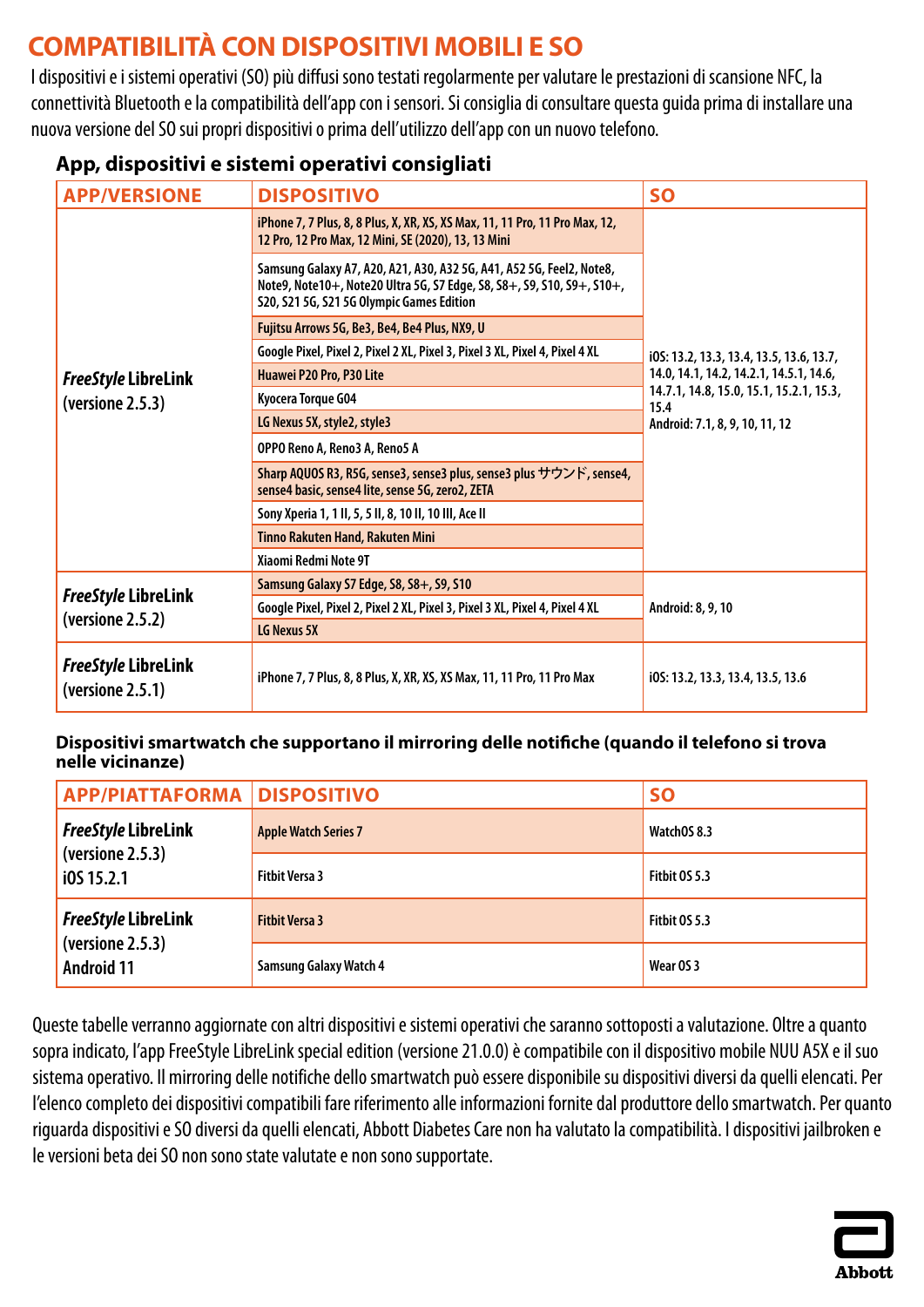# <span id="page-7-0"></span>**COMPATIBILITEIT MOBIEL APPARAAT EN BESTURINGSSYSTEEM**

Populaire apparaten en besturingssystemen worden regelmatig getest om de NFC (Near Field Communication)-scanprestaties, Bluetooth-connectiviteit en app-compatibiliteit met sensoren te evalueren. We raden u aan om deze handleiding te controleren voordat u een nieuwe versie van het besturingssysteem op uw apparaten installeert of voordat u de app op een nieuwe telefoon gaat gebruiken.

| <b>APP/VERSIE</b>                            | <b>APPARAAT</b>                                                                                                                                                                             | <b>BESTURINGS-SYSTEEM</b>                                                         |
|----------------------------------------------|---------------------------------------------------------------------------------------------------------------------------------------------------------------------------------------------|-----------------------------------------------------------------------------------|
|                                              | iPhone 7, 7 Plus, 8, 8 Plus, X, XR, XS, XS Max, 11, 11 Pro, 11 Pro Max, 12,<br>12 Pro, 12 Pro Max, 12 Mini, SE (2020), 13, 13 Mini                                                          |                                                                                   |
|                                              | Samsung Galaxy A7, A20, A21, A30, A32 5G, A41, A52 5G, Feel2, Note8,<br>Note9, Note10+, Note20 Ultra 5G, S7 Edge, S8, S8+, S9, S10, S9+, S10+,<br>S20, S21 5G, S21 5G Olympic Games Edition |                                                                                   |
|                                              | Fujitsu Arrows 5G, Be3, Be4, Be4 Plus, NX9, U                                                                                                                                               |                                                                                   |
|                                              | Google Pixel, Pixel 2, Pixel 2 XL, Pixel 3, Pixel 3 XL, Pixel 4, Pixel 4 XL                                                                                                                 | i0S: 13.2, 13.3, 13.4, 13.5, 13.6, 13.7,                                          |
| <b>FreeStyle LibreLink</b>                   | Huawei P20 Pro, P30 Lite                                                                                                                                                                    | 14.0, 14.1, 14.2, 14.2.1, 14.5.1, 14.6,                                           |
| (versie 2.5.3)                               | Kyocera Torque G04                                                                                                                                                                          | 14.7.1, 14.8, 15.0, 15.1, 15.2.1, 15.3,<br>15.4<br>Android: 7.1, 8, 9, 10, 11, 12 |
|                                              | LG Nexus 5X, style2, style3                                                                                                                                                                 |                                                                                   |
|                                              | OPPO Reno A, Reno3 A, Reno5 A                                                                                                                                                               |                                                                                   |
|                                              | Sharp AQUOS R3, R5G, sense3, sense3 plus, sense3 plus サウンド, sense4,<br>sense4 basic, sense4 lite, sense 5G, zero2, ZETA                                                                     |                                                                                   |
|                                              | Sony Xperia 1, 1 II, 5, 5 II, 8, 10 II, 10 III, Ace II                                                                                                                                      |                                                                                   |
|                                              | Tinno Rakuten Hand, Rakuten Mini                                                                                                                                                            |                                                                                   |
|                                              | Xiaomi Redmi Note 9T                                                                                                                                                                        |                                                                                   |
| <b>FreeStyle LibreLink</b>                   | Samsung Galaxy S7 Edge, S8, S8+, S9, S10                                                                                                                                                    |                                                                                   |
| (versie 2.5.2)                               | Google Pixel, Pixel 2, Pixel 2 XL, Pixel 3, Pixel 3 XL, Pixel 4, Pixel 4 XL                                                                                                                 | Android: 8, 9, 10                                                                 |
|                                              | LG Nexus 5X                                                                                                                                                                                 |                                                                                   |
| <b>FreeStyle LibreLink</b><br>(versie 2.5.1) | iPhone 7, 7 Plus, 8, 8 Plus, X, XR, XS, XS Max, 11, 11 Pro, 11 Pro Max                                                                                                                      | i0S: 13.2, 13.3, 13.4, 13.5, 13.6                                                 |

## **Aanbevolen app, apparaat en besturingssystemen**

#### **Smartwatches die het spiegelen van meldingen vanaf de smartphone ondersteunen (wanneer de smartphone zich in de buurt bevindt).**

| <b>APP/PLATFORM</b>                 | <b>APPARAAT</b>               | <b>BESTURINGS-SYSTEEM</b> |
|-------------------------------------|-------------------------------|---------------------------|
| <b>FreeStyle LibreLink</b>          | <b>Apple Watch Series 7</b>   | WatchOS 8.3               |
| (versie 2.5.3)<br>$i$ 0S 15.2.1     | <b>Fitbit Versa 3</b>         | <b>Fitbit 0S 5.3</b>      |
| <b>FreeStyle LibreLink</b>          | <b>Fitbit Versa 3</b>         | <b>Fitbit 0S 5.3</b>      |
| (versie 2.5.3)<br><b>Android 11</b> | <b>Samsung Galaxy Watch 4</b> | Wear OS 3                 |

Deze tabellen worden bijgewerkt wanneer er in de toekomst andere apparaten en besturingssystemen worden geëvalueerd. Daarnaast is de speciale editie van de FreeStyle LibreLink-app (versie 21.0.0) compatibel met het mobiele apparaat NUU A5X en het besturingssysteem ervan. Er zijn ook smartwatches die het spiegelen van meldingen vanaf andere dan de genoemde apparaten toestaan. Raadpleeg de informatie van de fabrikant van uw smartwatch voor een volledige lijst van compatibele apparaten. Voor andere dan de vermelde apparaten en besturingssystemen heeft Abbott Diabetes Care de compatibiliteit niet geëvalueerd. Gekraakte apparaten en bèta-versies van besturingssystemen worden niet geëvalueerd of ondersteund.

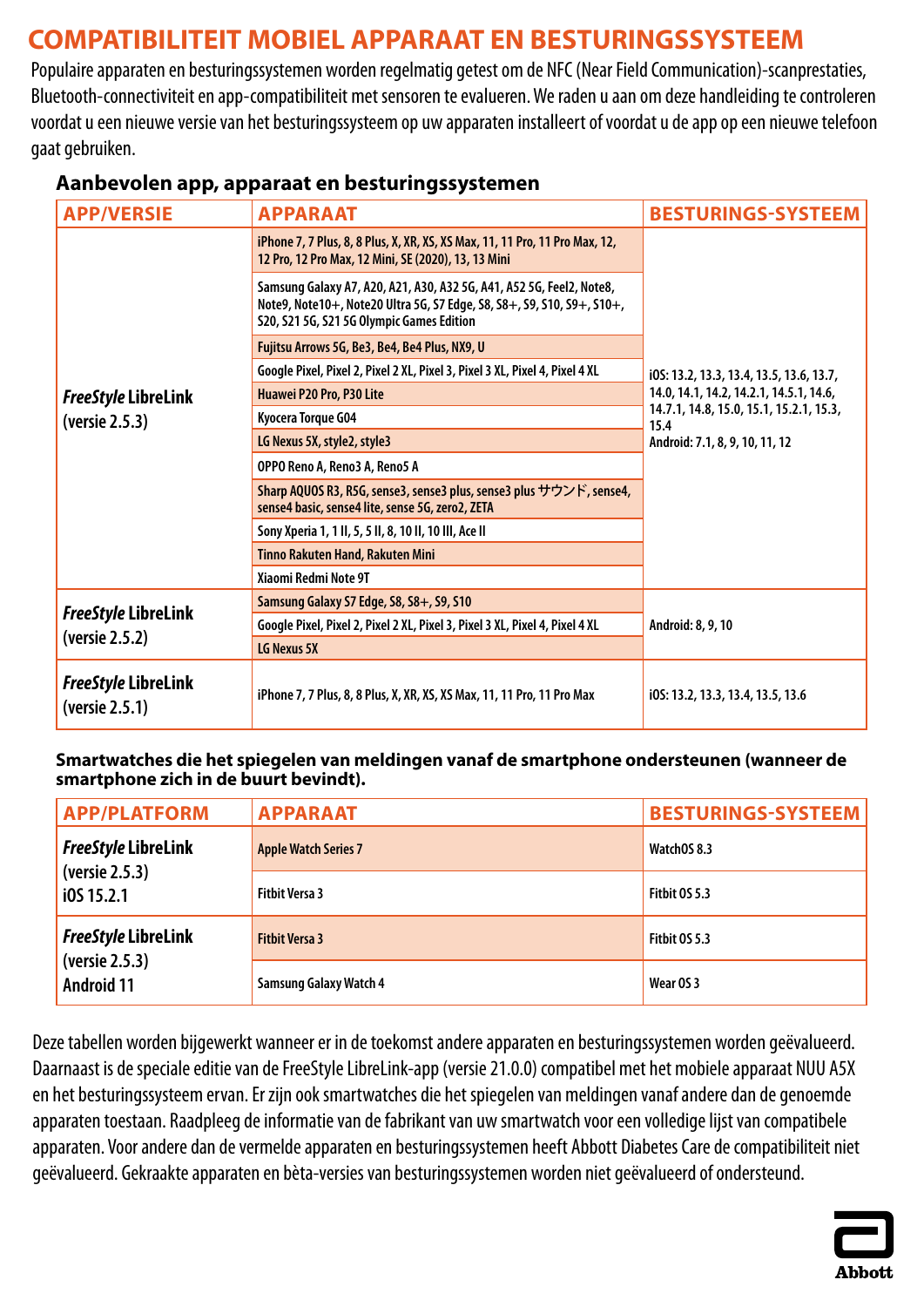# <span id="page-8-0"></span>**MOBIILILAITE- JA KÄYTTÖJÄRJESTELMÄYHTEENSOPIVUUS**

Suosittujen laitteiden ja käyttöjärjestelmien NFC-skannaussuorituskyky, Bluetooth-yhdistettävyys ja sovellusten yhteensopivuus sensoreiden kanssa arvioidaan säännöllisesti. Suosittelemme tutustumaan tähän oppaaseen ennen uuden järjestelmäversion asentamista laitteisiin tai ennen sovelluksen käyttämistä uudella puhelimella.

## **Suositellut sovellus-, laite- ja järjestelmäversiot**

| <b>SOVELLUS/VERSIO</b>                       | <b>LAITE</b>                                                                                                                                                                                | <b>KÄYTTÖJÄR-JESTELMÄ</b>                                                         |
|----------------------------------------------|---------------------------------------------------------------------------------------------------------------------------------------------------------------------------------------------|-----------------------------------------------------------------------------------|
|                                              | iPhone 7, 7 Plus, 8, 8 Plus, X, XR, XS, XS Max, 11, 11 Pro, 11 Pro Max, 12,<br>12 Pro, 12 Pro Max, 12 Mini, SE (2020), 13, 13 Mini                                                          |                                                                                   |
|                                              | Samsung Galaxy A7, A20, A21, A30, A32 5G, A41, A52 5G, Feel2, Note8,<br>Note9, Note10+, Note20 Ultra 5G, S7 Edge, S8, S8+, S9, S10, S9+, S10+,<br>S20, S21 5G, S21 5G Olympic Games Edition |                                                                                   |
|                                              | Fujitsu Arrows 5G, Be3, Be4, Be4 Plus, NX9, U                                                                                                                                               |                                                                                   |
|                                              | Google Pixel, Pixel 2, Pixel 2 XL, Pixel 3, Pixel 3 XL, Pixel 4, Pixel 4 XL                                                                                                                 | i0S: 13.2, 13.3, 13.4, 13.5, 13.6, 13.7,                                          |
| <b>FreeStyle LibreLink</b>                   | Huawei P20 Pro, P30 Lite                                                                                                                                                                    | 14.0, 14.1, 14.2, 14.2.1, 14.5.1, 14.6,                                           |
| (versio 2.5.3)                               | Kyocera Torque G04                                                                                                                                                                          | 14.7.1, 14.8, 15.0, 15.1, 15.2.1, 15.3,<br>15.4<br>Android: 7.1, 8, 9, 10, 11, 12 |
|                                              | LG Nexus 5X, style2, style3                                                                                                                                                                 |                                                                                   |
|                                              | OPPO Reno A, Reno3 A, Reno5 A                                                                                                                                                               |                                                                                   |
|                                              | Sharp AQUOS R3, R5G, sense3, sense3 plus, sense3 plus サウンド, sense4,<br>sense4 basic, sense4 lite, sense 5G, zero2, ZETA                                                                     |                                                                                   |
|                                              | Sony Xperia 1, 1 II, 5, 5 II, 8, 10 II, 10 III, Ace II                                                                                                                                      |                                                                                   |
|                                              | Tinno Rakuten Hand, Rakuten Mini                                                                                                                                                            |                                                                                   |
|                                              | Xiaomi Redmi Note 9T                                                                                                                                                                        |                                                                                   |
| <b>FreeStyle LibreLink</b>                   | Samsung Galaxy S7 Edge, S8, S8+, S9, S10                                                                                                                                                    | Android: 8, 9, 10                                                                 |
| (versio 2.5.2)                               | Google Pixel, Pixel 2, Pixel 2 XL, Pixel 3, Pixel 3 XL, Pixel 4, Pixel 4 XL                                                                                                                 |                                                                                   |
|                                              | LG Nexus 5X                                                                                                                                                                                 |                                                                                   |
| <b>FreeStyle LibreLink</b><br>(versio 2.5.1) | iPhone 7, 7 Plus, 8, 8 Plus, X, XR, XS, XS Max, 11, 11 Pro, 11 Pro Max                                                                                                                      | i0S: 13.2, 13.3, 13.4, 13.5, 13.6                                                 |

### **Älykellot, jotka tukevat ilmoitusten peilausta (kun puhelin on lähettyvillä)**

| <b>SOVELLUS/ALUSTA   LAITE</b>      |                               | KÄYTTÖJÄR-JESTELMÄ |
|-------------------------------------|-------------------------------|--------------------|
| <b>FreeStyle LibreLink</b>          | <b>Apple Watch Series 7</b>   | WatchOS 8.3        |
| (versio 2.5.3)<br>i0S 15.2.1        | <b>Fitbit Versa 3</b>         | Fitbit OS 5.3      |
| <b>FreeStyle LibreLink</b>          | <b>Fitbit Versa 3</b>         | Fitbit OS 5.3      |
| (versio 2.5.3)<br><b>Android 11</b> | <b>Samsung Galaxy Watch 4</b> | Wear OS 3          |

Nämä taulukot päivitetään, kun muita laitteita ja käyttöjärjestelmiä on arvioitu. Edellä mainitun lisäksi FreeStyle LibreLink -erikoisversiosovellus (versio 21.0.0) on yhteensopiva NUU A5X -mobiililaitteen ja sen käyttöjärjestelmän kanssa. Älykellon ilmoitusten peilaus voi olla käytettävissä muissakin kuin luetelluissa laitteissa. Katso täydellinen yhteensopivuusluettelo älykellosi valmistajan tiedoista. Abbott Diabetes Care ei olearvioinut yhteensopivuutta muiden kuin ohessa lueteltujen laitteiden ja käyttöjärjestelmien osalta. Jailbreak-laitteita ja käyttöjärjestelmien betaversioita ei arvioida eikä tueta.

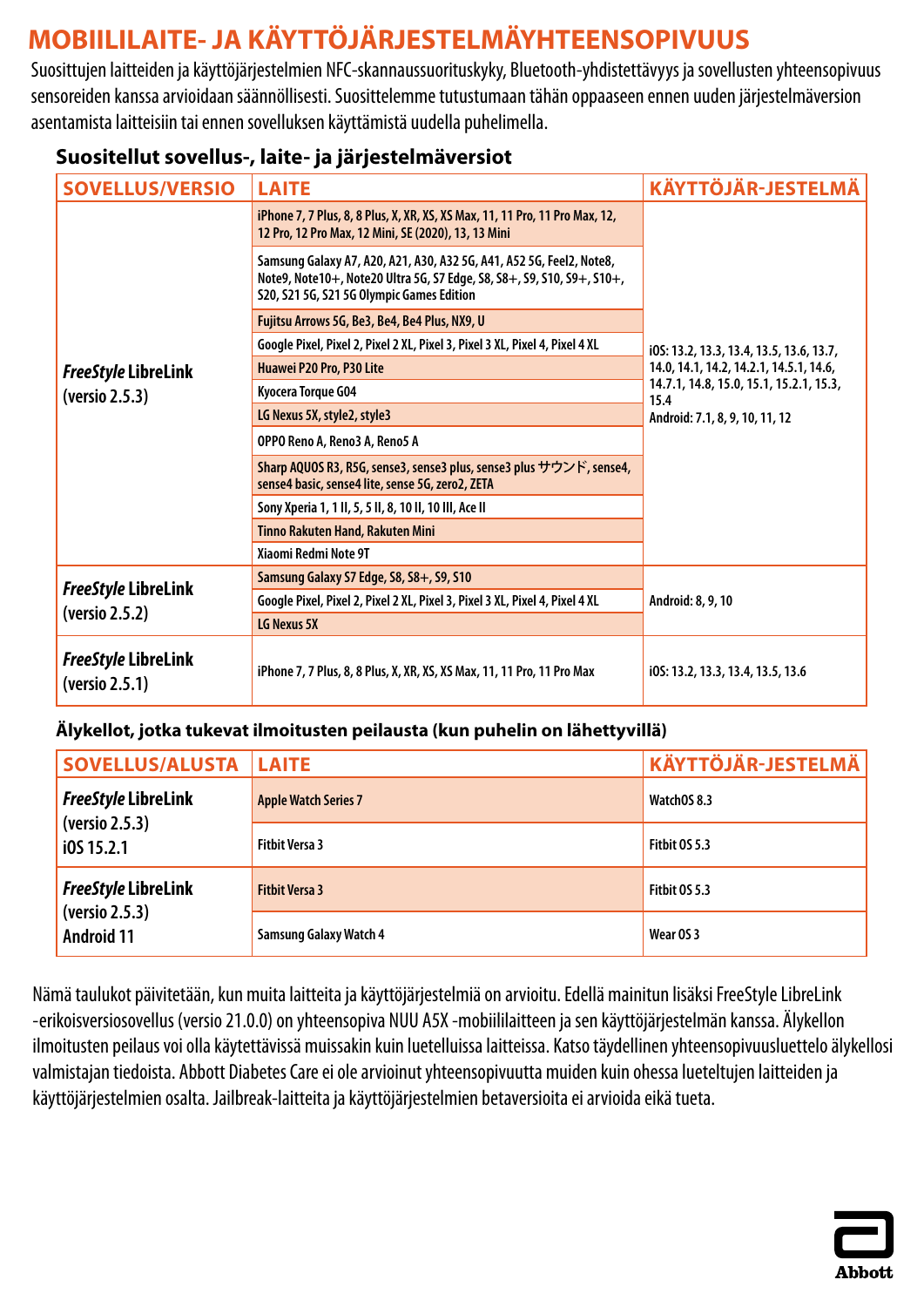# <span id="page-9-0"></span>**ΦΟΡΗΤΗ ΣΥΣΚΕΥΗ ΚΑΙ ΣΥΜΒΑΤΟΤΗΤΑ ΛΣ**

Οι δημοφιλείς συσκευές και τα δημοφιλή λειτουργικά συστήματα (ΛΣ) ελέγχονται τακτικά με δοκιμές ώστε να αξιολογηθεί η απόδοση της σάρωσης NFC, η συνδεσιμότητα Bluetooth και η συμβατότητα των εφαρμογών με τους αισθητήρες. Σας συνιστούμε να συμβουλεύεστε αυτόν τον οδηγό προτού εγκαταστήσετε μια νέα έκδοση ΛΣ στις συσκευές σας ή προτού χρησιμοποιήσετε την εφαρμογή από ένα νέο τηλέφωνο.

| ΕΦΑΡΜΟΓΗ/<br>ΕΚΔΟΣΗ                          | <b>ΣΥΣΚΕΥΗ</b>                                                                                                                                                                              | ΛΣ                                                                                                                           |
|----------------------------------------------|---------------------------------------------------------------------------------------------------------------------------------------------------------------------------------------------|------------------------------------------------------------------------------------------------------------------------------|
|                                              | iPhone 7, 7 Plus, 8, 8 Plus, X, XR, XS, XS Max, 11, 11 Pro, 11 Pro Max, 12,<br>12 Pro, 12 Pro Max, 12 Mini, SE (2020), 13, 13 Mini                                                          |                                                                                                                              |
|                                              | Samsung Galaxy A7, A20, A21, A30, A32 5G, A41, A52 5G, Feel2, Note8,<br>Note9, Note10+, Note20 Ultra 5G, S7 Edge, S8, S8+, S9, S10, S9+, S10+,<br>S20, S21 5G, S21 5G Olympic Games Edition |                                                                                                                              |
|                                              | Fujitsu Arrows 5G, Be3, Be4, Be4 Plus, NX9, U                                                                                                                                               |                                                                                                                              |
|                                              | Google Pixel, Pixel 2, Pixel 2 XL, Pixel 3, Pixel 3 XL, Pixel 4, Pixel 4 XL                                                                                                                 | i0S: 13.2, 13.3, 13.4, 13.5, 13.6, 13.7,                                                                                     |
| <b>FreeStyle LibreLink</b>                   | Huawei P20 Pro, P30 Lite                                                                                                                                                                    | 14.0, 14.1, 14.2, 14.2.1, 14.5.1, 14.6,<br>14.7.1, 14.8, 15.0, 15.1, 15.2.1, 15.3,<br>15.4<br>Android: 7.1, 8, 9, 10, 11, 12 |
| (έκδοση 2.5.3)                               | Kyocera Torque G04                                                                                                                                                                          |                                                                                                                              |
|                                              | LG Nexus 5X, style2, style3                                                                                                                                                                 |                                                                                                                              |
|                                              | OPPO Reno A, Reno3 A, Reno5 A                                                                                                                                                               |                                                                                                                              |
|                                              | Sharp AQUOS R3, R5G, sense3, sense3 plus, sense3 plus サウンド, sense4,<br>sense4 basic, sense4 lite, sense 5G, zero2, ZETA                                                                     |                                                                                                                              |
|                                              | Sony Xperia 1, 1 II, 5, 5 II, 8, 10 II, 10 III, Ace II                                                                                                                                      |                                                                                                                              |
|                                              | Tinno Rakuten Hand, Rakuten Mini                                                                                                                                                            |                                                                                                                              |
|                                              | Xiaomi Redmi Note 9T                                                                                                                                                                        |                                                                                                                              |
| <b>FreeStyle LibreLink</b>                   | Samsung Galaxy S7 Edge, S8, S8+, S9, S10                                                                                                                                                    |                                                                                                                              |
| <u>(έκδοση 2.5.2)</u>                        | Google Pixel, Pixel 2, Pixel 2 XL, Pixel 3, Pixel 3 XL, Pixel 4, Pixel 4 XL                                                                                                                 | Android: 8, 9, 10                                                                                                            |
|                                              | LG Nexus 5X                                                                                                                                                                                 |                                                                                                                              |
| <b>FreeStyle LibreLink</b><br>(έκδοση 2.5.1) | iPhone 7, 7 Plus, 8, 8 Plus, X, XR, XS, XS Max, 11, 11 Pro, 11 Pro Max                                                                                                                      | i0S: 13.2, 13.3, 13.4, 13.5, 13.6                                                                                            |

## **Εφαρμογή, συσκευή και λειτουργικά συστήματα που συνιστώνται**

### **Συσκευές smartwatch που υποστηρίζουν κατοπτρισμό ειδοποιήσεων (όταν είναι κοντά το τηλέφωνο)**

| ЕФАРМОГН/<br>ΠΛΑΤΦΟΡΜΑ              | ΣΥΣΚΕΥΗ                       | $\Lambda\Sigma$ |
|-------------------------------------|-------------------------------|-----------------|
| <b>FreeStyle LibreLink</b>          | <b>Apple Watch Series 7</b>   | WatchOS 8.3     |
| (έκδοση 2.5.3)<br>i0S 15.2.1        | <b>Fitbit Versa 3</b>         | Fitbit OS 5.3   |
| <b>FreeStyle LibreLink</b>          | <b>Fithit Versa 3</b>         | Fitbit 0S 5.3   |
| (έκδοση 2.5.3)<br><b>Android 11</b> | <b>Samsung Galaxy Watch 4</b> | Wear OS 3       |

Αυτοί οι πίνακες θα ενημερώνονται καθώς θα αξιολογούνται και άλλες συσκευές και λειτουργικά συστήματα. Επιπρόσθετα με τα παραπάνω, η εφαρμογή ειδικής έκδοσης FreeStyle LibreLink (έκδοση 21.0.0) είναι συμβατή με τη φορητή συσκευή NUU A5X και το λειτουργικό σύστημά της. Σε συσκευές πέρα από αυτές που παρατίθενται ενδέχεται να είναι εφικτός ο κατοπτρισμός ειδοποιήσεων smartwatch. Ανατρέξτε στις πληροφορίες του κατασκευαστή του smartwatch για την πλήρη λίστα συμβατότητας. Η Abbott Diabetes Care δεν έχει αξιολογήσει τη συμβατότητα με συσκευές και ΛΣ που δεν παρατίθενται εδώ. Συσκευές που έχουν ξεκλειδωθεί και εκδόσεις beta ΛΣ δεν αξιολογούνται και δεν υποστηρίζονται.

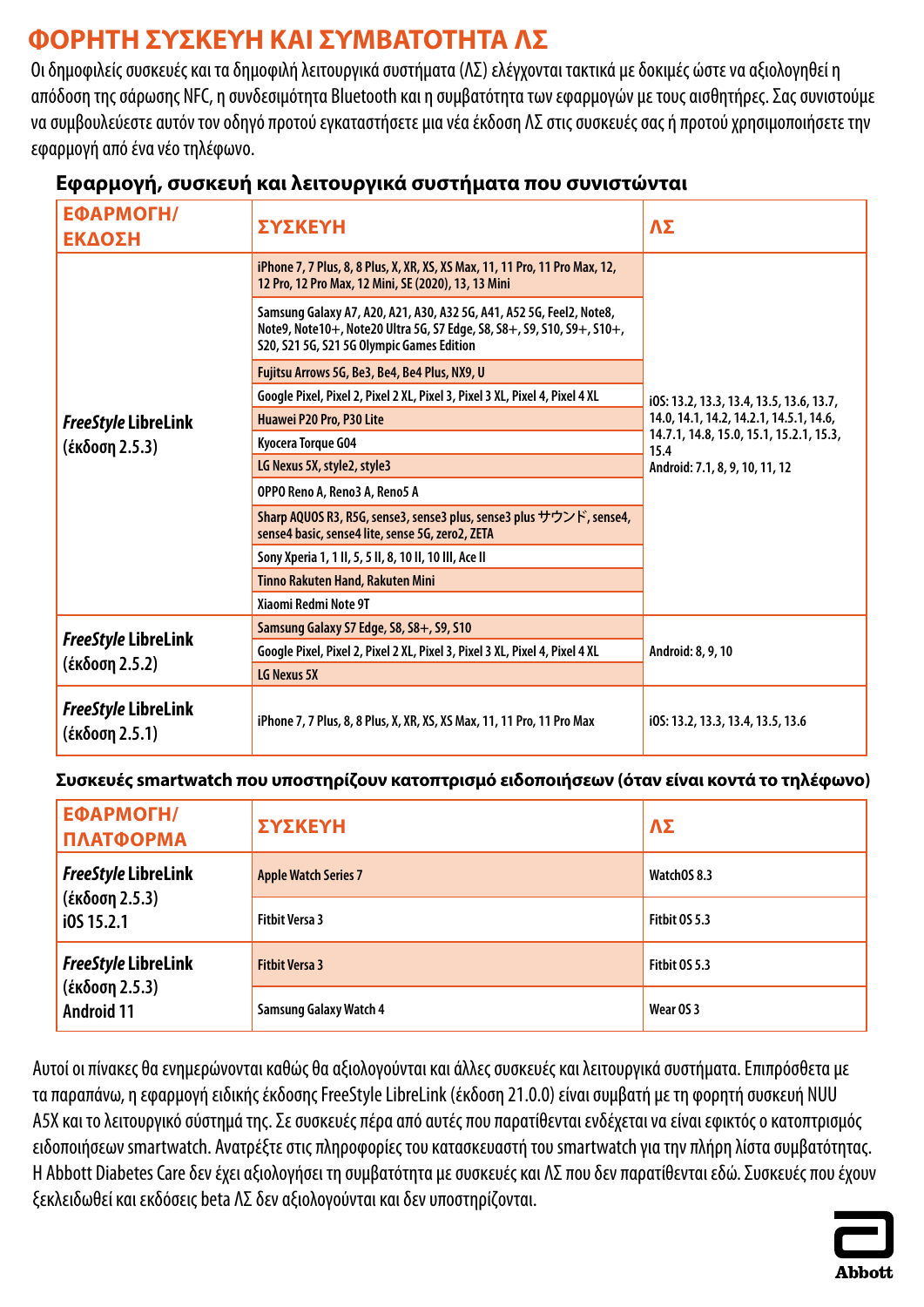## <span id="page-10-0"></span>**KOMPATYBILNOŚĆ URZĄDZENIA MOBILNEGO I SYSTEMU OPERACYJNEGO**

Popularne urządzenia i systemy operacyjne (OS) są regularnie testowane pod kątem oceny skuteczności skanowania NFC, łączności Bluetooth oraz kompatybilności aplikacji z czujnikami. Przed instalacją nowej wersji systemu operacyjnego na urządzeniu lub przed rozpoczęciem użytkowania aplikacji na nowym telefonie zaleca się sprawdzenie niniejszego przewodnika.

## **Zalecane aplikacje, urządzenia oraz systemy operacyjne**

| <b>APLIKACJA/WERSJA</b>                      | <b>URZĄDZENIE</b>                                                                                                                                                                           | <b>SYSTEM OPERACYJNY</b>                                                          |
|----------------------------------------------|---------------------------------------------------------------------------------------------------------------------------------------------------------------------------------------------|-----------------------------------------------------------------------------------|
|                                              | iPhone 7, 7 Plus, 8, 8 Plus, X, XR, XS, XS Max, 11, 11 Pro, 11 Pro Max, 12,<br>12 Pro, 12 Pro Max, 12 Mini, SE (2020), 13, 13 Mini                                                          |                                                                                   |
|                                              | Samsung Galaxy A7, A20, A21, A30, A32 5G, A41, A52 5G, Feel2, Note8,<br>Note9, Note10+, Note20 Ultra 5G, S7 Edge, S8, S8+, S9, S10, S9+, S10+,<br>S20, S21 5G, S21 5G Olympic Games Edition |                                                                                   |
|                                              | Fujitsu Arrows 5G, Be3, Be4, Be4 Plus, NX9, U                                                                                                                                               |                                                                                   |
|                                              | Google Pixel, Pixel 2, Pixel 2 XL, Pixel 3, Pixel 3 XL, Pixel 4, Pixel 4 XL                                                                                                                 | i0S: 13.2, 13.3, 13.4, 13.5, 13.6, 13.7,                                          |
| <b>FreeStyle LibreLink</b>                   | Huawei P20 Pro, P30 Lite                                                                                                                                                                    | 14.0, 14.1, 14.2, 14.2.1, 14.5.1, 14.6,                                           |
| (wersja 2.5.3)                               | Kyocera Torque G04                                                                                                                                                                          | 14.7.1, 14.8, 15.0, 15.1, 15.2.1, 15.3,<br>15.4<br>Android: 7.1, 8, 9, 10, 11, 12 |
|                                              | LG Nexus 5X, style2, style3                                                                                                                                                                 |                                                                                   |
|                                              | OPPO Reno A, Reno3 A, Reno5 A                                                                                                                                                               |                                                                                   |
|                                              | Sharp AQUOS R3, R5G, sense3, sense3 plus, sense3 plus サウンド, sense4,<br>sense4 basic, sense4 lite, sense 5G, zero2, ZETA                                                                     |                                                                                   |
|                                              | Sony Xperia 1, 1 II, 5, 5 II, 8, 10 II, 10 III, Ace II                                                                                                                                      |                                                                                   |
|                                              | <b>Tinno Rakuten Hand, Rakuten Mini</b>                                                                                                                                                     |                                                                                   |
|                                              | Xiaomi Redmi Note 9T                                                                                                                                                                        |                                                                                   |
|                                              | Samsung Galaxy S7 Edge, S8, S8+, S9, S10                                                                                                                                                    |                                                                                   |
| <b>FreeStyle LibreLink</b><br>(wersja 2.5.2) | Google Pixel, Pixel 2, Pixel 2 XL, Pixel 3, Pixel 3 XL, Pixel 4, Pixel 4 XL                                                                                                                 | Android: 8, 9, 10                                                                 |
|                                              | LG Nexus 5X                                                                                                                                                                                 |                                                                                   |
| <b>FreeStyle LibreLink</b><br>(wersja 2.5.1) | iPhone 7, 7 Plus, 8, 8 Plus, X, XR, XS, XS Max, 11, 11 Pro, 11 Pro Max                                                                                                                      | i0S: 13.2, 13.3, 13.4, 13.5, 13.6                                                 |

### **Smartwatche obsługujące dublowanie powiadomień (gdy telefon znajduje się w pobliżu)**

| <b>APLIKACJA/</b><br><b>PLATFORMA</b> | <b>URZĄDZENIE</b>             | <b>SYSTEM OPERACYJNY</b> |
|---------------------------------------|-------------------------------|--------------------------|
| <b>FreeStyle LibreLink</b>            | <b>Apple Watch Series 7</b>   | WatchOS 8.3              |
| (wersja 2.5.3)<br>i0S 15.2.1          | <b>Fithit Versa 3</b>         | Fitbit OS 5.3            |
| <b>FreeStyle LibreLink</b>            | <b>Fithit Versa 3</b>         | Fitbit OS 5.3            |
| (wersja 2.5.3)<br><b>Android 11</b>   | <b>Samsung Galaxy Watch 4</b> | Wear OS 3                |

Te tabele będą aktualizowana w miarę poddawania testom innych urządzeń i systemów operacyjnych. Ponadto specjalna edycja aplikacji FreeStyle LibreLink (wersja 21.0.0) jest kompatybilna z urządzeniem mobilnym NUU A5X i jego systemem operacyjnym. Dublowanie powiadomień na smartwatchach może być dostępne także na niewymienionych urządzeniach. Pełną listę kompatybilnych rozwiązań można uzyskać, zapoznając się z informacjami dostarczonymi przez producenta smartwatcha. Firma Abbott Diabetes Care nie oceniała kompatybilności urządzeń ani systemów operacyjnych innych niż wymienione. Urządzenia z usuniętymi zabezpieczeniami producenta oraz systemy operacyjne w wersji beta niesą oceniane ani obsługiwane.

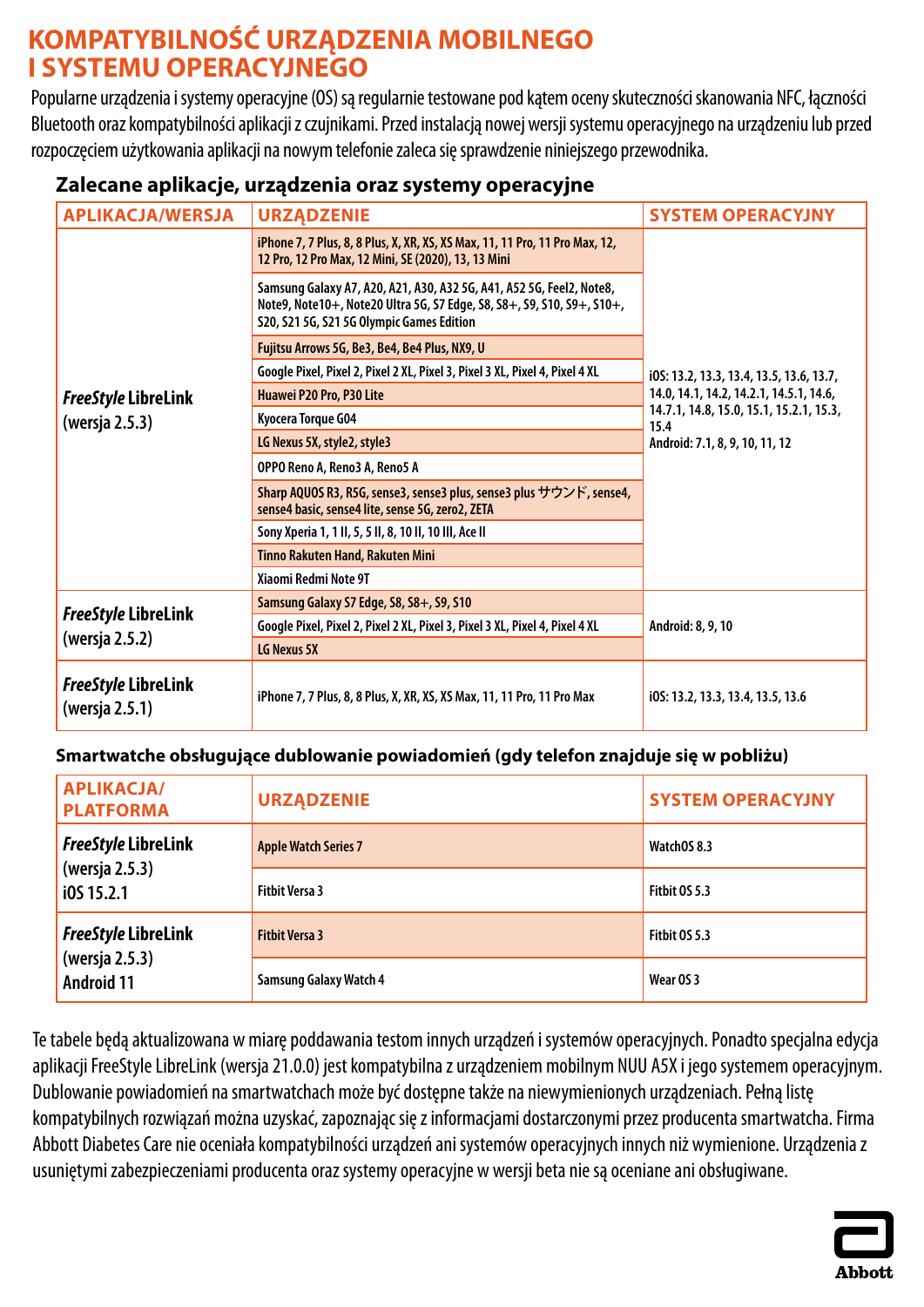# <span id="page-11-0"></span>**COMPATIBILIDADE COM DISPOSITIVOS MÓVEIS E SO**

Os dispositivos e sistemas operativos (SO) mais utilizados são testados regularmente para avaliar o desempenho da leitura NFC, conectividade de Bluetooth e compatibilidade da aplicação com os sensores. Recomendamos que consulte este guia antes de instalar uma nova versão de SO nos seus dispositivos ou antes de utilizar a aplicação num novo telemóvel.

| <b>APLICAÇÃO/VERSÃO</b>                      | <b>DISPOSITIVO</b>                                                                                                                                                                          | <b>SO</b>                                                                         |
|----------------------------------------------|---------------------------------------------------------------------------------------------------------------------------------------------------------------------------------------------|-----------------------------------------------------------------------------------|
|                                              | iPhone 7, 7 Plus, 8, 8 Plus, X, XR, XS, XS Max, 11, 11 Pro, 11 Pro Max, 12,<br>12 Pro, 12 Pro Max, 12 Mini, SE (2020), 13, 13 Mini                                                          |                                                                                   |
|                                              | Samsung Galaxy A7, A20, A21, A30, A32 5G, A41, A52 5G, Feel2, Note8,<br>Note9, Note10+, Note20 Ultra 5G, S7 Edge, S8, S8+, S9, S10, S9+, S10+,<br>S20, S21 5G, S21 5G Olympic Games Edition |                                                                                   |
|                                              | Fujitsu Arrows 5G, Be3, Be4, Be4 Plus, NX9, U                                                                                                                                               |                                                                                   |
|                                              | Google Pixel, Pixel 2, Pixel 2 XL, Pixel 3, Pixel 3 XL, Pixel 4, Pixel 4 XL                                                                                                                 | i0S: 13.2, 13.3, 13.4, 13.5, 13.6, 13.7,                                          |
| <b>FreeStyle LibreLink</b>                   | Huawei P20 Pro, P30 Lite                                                                                                                                                                    | 14.0, 14.1, 14.2, 14.2.1, 14.5.1, 14.6,                                           |
| (versão 2.5.3)                               | Kyocera Torque G04                                                                                                                                                                          | 14.7.1, 14.8, 15.0, 15.1, 15.2.1, 15.3,<br>15.4<br>Android: 7.1, 8, 9, 10, 11, 12 |
|                                              | LG Nexus 5X, style2, style3                                                                                                                                                                 |                                                                                   |
|                                              | OPPO Reno A, Reno3 A, Reno5 A                                                                                                                                                               |                                                                                   |
|                                              | Sharp AQUOS R3, R5G, sense3, sense3 plus, sense3 plus サウンド, sense4,<br>sense4 basic, sense4 lite, sense 5G, zero2, ZETA                                                                     |                                                                                   |
|                                              | Sony Xperia 1, 1 II, 5, 5 II, 8, 10 II, 10 III, Ace II                                                                                                                                      |                                                                                   |
|                                              | Tinno Rakuten Hand, Rakuten Mini                                                                                                                                                            |                                                                                   |
|                                              | Xiaomi Redmi Note 9T                                                                                                                                                                        |                                                                                   |
| <b>FreeStyle LibreLink</b><br>(versão 2.5.2) | Samsung Galaxy S7 Edge, S8, S8+, S9, S10                                                                                                                                                    |                                                                                   |
|                                              | Google Pixel, Pixel 2, Pixel 2 XL, Pixel 3, Pixel 3 XL, Pixel 4, Pixel 4 XL                                                                                                                 | Android: 8, 9, 10                                                                 |
|                                              | LG Nexus 5X                                                                                                                                                                                 |                                                                                   |
| <b>FreeStyle LibreLink</b><br>(versão 2.5.1) | iPhone 7, 7 Plus, 8, 8 Plus, X, XR, XS, XS Max, 11, 11 Pro, 11 Pro Max                                                                                                                      | i0S: 13.2, 13.3, 13.4, 13.5, 13.6                                                 |

### **Aplicação, dispositivo e sistemas operativos recomendados**

### **Dispositivos smartwatch que espelham as notificações (quando o telemóvel está próximo)**

| <b>APLICAÇÃO/</b><br><b>PLATAFORMA</b> | <b>DISPOSITIVO</b>            | <b>SO</b>            |
|----------------------------------------|-------------------------------|----------------------|
| <b>FreeStyle LibreLink</b>             | <b>Apple Watch Series 7</b>   | WatchOS 8.3          |
| (versão 2.5.3)<br>i0S 15.2.1           | <b>Fitbit Versa 3</b>         | <b>Fitbit 0S 5.3</b> |
| <b>FreeStyle LibreLink</b>             | <b>Fitbit Versa 3</b>         | <b>Fitbit 0S 5.3</b> |
| (versão 2.5.3)<br><b>Android 11</b>    | <b>Samsung Galaxy Watch 4</b> | Wear OS 3            |

Estas tabelas serão atualizadas à medida que outros dispositivos e sistemas operativos forem avaliados. Além disso, a aplicação FreeStyle LibreLink, edição especial (versão 21.0.0) é compatível com o dispositivo móvel NUU A5X e com o respetivo sistema operativo. Além dos dispositivos indicados, podem haver outros smartwatches que espelham as notificações. Consulte as informações do fabricante do seu smartwatch para obter uma lista completa de compatibilidade. Para dispositivos e SO diferentes dos listados, a Abbott Diabetes Care não avaliou a compatibilidade. Os dispositivos desbloqueados por jailbreak e as versões beta de SO não são avaliados ou suportados.

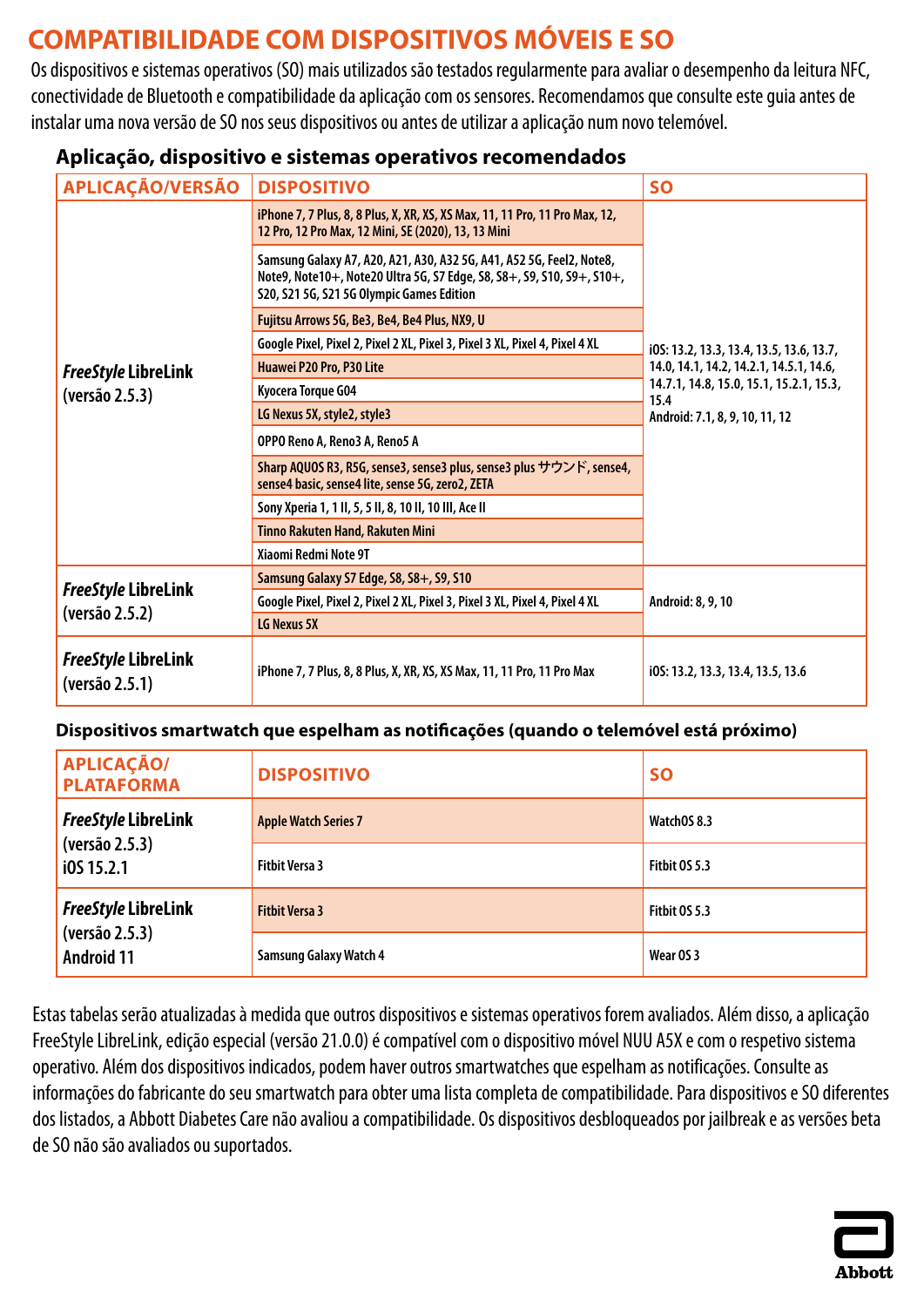# <span id="page-12-0"></span>**MOBILENHED OG OS-KOMPATIBILITET**

Populære enheder og operativsystemer (OS) testes regelmæssigt for at evaluere NFC-scanningsydeevne, Bluetooth-forbindelse og app-kompatibilitet med sensorer. Vi anbefaler, at du læser denne vejledning, før du installerer en ny operativsystemversion på dine enheder, eller før du bruger appen sammen med en ny telefon.

| <b>APP/VERSION</b>                            | <b>ENHED</b>                                                                                                                                                                                | <b>OS</b>                                                                         |
|-----------------------------------------------|---------------------------------------------------------------------------------------------------------------------------------------------------------------------------------------------|-----------------------------------------------------------------------------------|
|                                               | iPhone 7, 7 Plus, 8, 8 Plus, X, XR, XS, XS Max, 11, 11 Pro, 11 Pro Max, 12,<br>12 Pro, 12 Pro Max, 12 Mini, SE (2020), 13, 13 Mini                                                          |                                                                                   |
|                                               | Samsung Galaxy A7, A20, A21, A30, A32 5G, A41, A52 5G, Feel2, Note8,<br>Note9, Note10+, Note20 Ultra 5G, S7 Edge, S8, S8+, S9, S10, S9+, S10+,<br>S20, S21 5G, S21 5G Olympic Games Edition |                                                                                   |
|                                               | Fujitsu Arrows 5G, Be3, Be4, Be4 Plus, NX9, U                                                                                                                                               |                                                                                   |
|                                               | Google Pixel, Pixel 2, Pixel 2 XL, Pixel 3, Pixel 3 XL, Pixel 4, Pixel 4 XL                                                                                                                 | i0S: 13.2, 13.3, 13.4, 13.5, 13.6, 13.7,                                          |
| <b>FreeStyle LibreLink</b>                    | Huawei P20 Pro, P30 Lite                                                                                                                                                                    | 14.0, 14.1, 14.2, 14.2.1, 14.5.1, 14.6,                                           |
| (yersion 2.5.3)                               | Kyocera Torque G04                                                                                                                                                                          | 14.7.1, 14.8, 15.0, 15.1, 15.2.1, 15.3,<br>15.4<br>Android: 7.1, 8, 9, 10, 11, 12 |
|                                               | LG Nexus 5X, style2, style3                                                                                                                                                                 |                                                                                   |
|                                               | OPPO Reno A, Reno3 A, Reno5 A                                                                                                                                                               |                                                                                   |
|                                               | Sharp AQUOS R3, R5G, sense3, sense3 plus, sense3 plus サウンド, sense4,<br>sense4 basic, sense4 lite, sense 5G, zero2, ZETA                                                                     |                                                                                   |
|                                               | Sony Xperia 1, 1 II, 5, 5 II, 8, 10 II, 10 III, Ace II                                                                                                                                      |                                                                                   |
|                                               | Tinno Rakuten Hand, Rakuten Mini                                                                                                                                                            |                                                                                   |
|                                               | Xiaomi Redmi Note 9T                                                                                                                                                                        |                                                                                   |
| <b>FreeStyle LibreLink</b>                    | Samsung Galaxy S7 Edge, S8, S8+, S9, S10                                                                                                                                                    | Android: 8, 9, 10                                                                 |
| (version 2.5.2)                               | Google Pixel, Pixel 2, Pixel 2 XL, Pixel 3, Pixel 3 XL, Pixel 4, Pixel 4 XL                                                                                                                 |                                                                                   |
|                                               | LG Nexus 5X                                                                                                                                                                                 |                                                                                   |
| <b>FreeStyle LibreLink</b><br>(yersion 2.5.1) | iPhone 7, 7 Plus, 8, 8 Plus, X, XR, XS, XS Max, 11, 11 Pro, 11 Pro Max                                                                                                                      | i0S: 13.2, 13.3, 13.4, 13.5, 13.6                                                 |

## **Anbefalinger for app, enhed og operativsystemer**

### **Smartwatch-enheder, som understøtter meddelelsesspejling (når telefonen er i nærheden)**

| <b>APP/PLATFORM</b>                  | <b>ENHED</b>                  | <b>OS</b>            |
|--------------------------------------|-------------------------------|----------------------|
| <b>FreeStyle LibreLink</b>           | <b>Apple Watch Series 7</b>   | WatchOS 8.3          |
| (yersion 2.5.3)<br>i0S 15.2.1        | <b>Fitbit Versa 3</b>         | <b>Fitbit 0S 5.3</b> |
| <b>FreeStyle LibreLink</b>           | <b>Fitbit Versa 3</b>         | <b>Fitbit 0S 5.3</b> |
| (yersion 2.5.3)<br><b>Android 11</b> | <b>Samsung Galaxy Watch 4</b> | Wear OS 3            |

Disse tabeller bliver opdateret, efterhånden som andre enheder og operativsystemer evalueres. Foruden ovenstående er FreeStyle LibreLink App Special Edition (version 21.0.0) kompatibel med NUU A5X-mobilenheden og dens operativsystem. Smartwatch-meddelelsesspejling er muligvis tilgængelig på andre end de anførte enheder. Se oplysningerne fra smartwatchproducenten for at se den komplette liste over kompatibilitet. Abbott Diabetes Care har ikke evalueret kompatibiliteten for andre end de anførte enheder og operativsystemer. Enheder, der er blevet »jailbroken«, og betaoperativsystemversioner evalueres ikke og understøttes ikke.

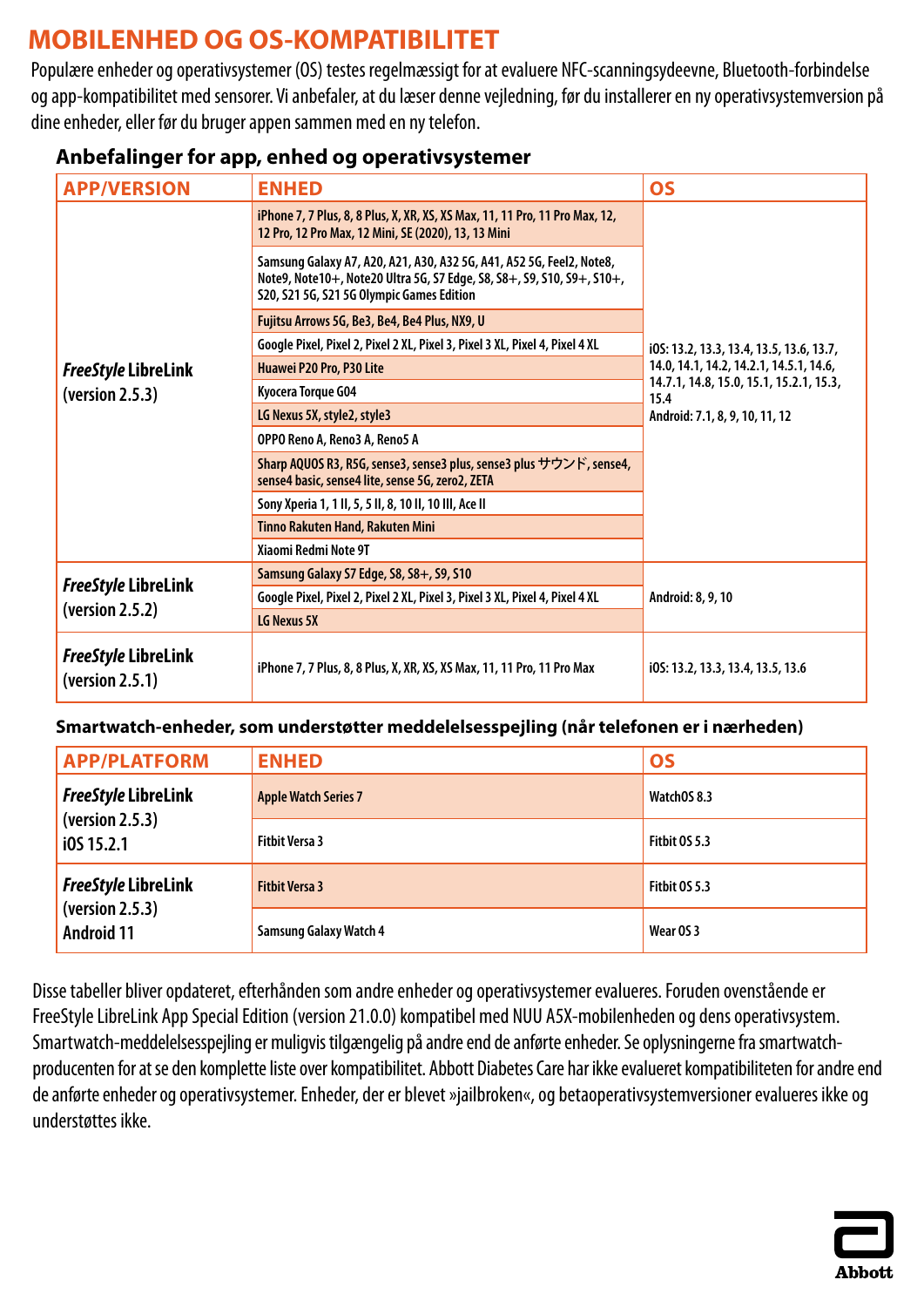# <span id="page-13-0"></span>**MOBILTELEFON OG OS-KOMPATIBILITET**

Populære enheter og operativsystemer (OS) testes regelmessig for å evaluere deres ytelser når det gjelder NFC-skanning, Bluetooth-tilkobling og app-kompatibilitet med sensorer. Vi anbefaler at du sjekker denne veiledningen før du installerer ny OS-versjon på enhetene din eller før du bruker appen med en ny mobiltelefon.

## **Anbefalt app, enhet og operativsystem**

| <b>APP/VERSJON</b>                            | <b>ENHET</b>                                                                                                                                                                                | <b>OS</b>                                                                         |
|-----------------------------------------------|---------------------------------------------------------------------------------------------------------------------------------------------------------------------------------------------|-----------------------------------------------------------------------------------|
|                                               | iPhone 7, 7 Plus, 8, 8 Plus, X, XR, XS, XS Max, 11, 11 Pro, 11 Pro Max, 12,<br>12 Pro, 12 Pro Max, 12 Mini, SE (2020), 13, 13 Mini                                                          |                                                                                   |
|                                               | Samsung Galaxy A7, A20, A21, A30, A32 5G, A41, A52 5G, Feel2, Note8,<br>Note9, Note10+, Note20 Ultra 5G, S7 Edge, S8, S8+, S9, S10, S9+, S10+,<br>S20, S21 5G, S21 5G Olympic Games Edition |                                                                                   |
|                                               | Fujitsu Arrows 5G, Be3, Be4, Be4 Plus, NX9, U                                                                                                                                               |                                                                                   |
|                                               | Google Pixel, Pixel 2, Pixel 2 XL, Pixel 3, Pixel 3 XL, Pixel 4, Pixel 4 XL                                                                                                                 | i0S: 13.2, 13.3, 13.4, 13.5, 13.6, 13.7,                                          |
| <b>FreeStyle LibreLink</b>                    | Huawei P20 Pro, P30 Lite                                                                                                                                                                    | 14.0, 14.1, 14.2, 14.2.1, 14.5.1, 14.6,                                           |
| (version 2.5.3)                               | Kyocera Torque G04                                                                                                                                                                          | 14.7.1, 14.8, 15.0, 15.1, 15.2.1, 15.3,<br>15.4<br>Android: 7.1, 8, 9, 10, 11, 12 |
|                                               | LG Nexus 5X, style2, style3                                                                                                                                                                 |                                                                                   |
|                                               | OPPO Reno A, Reno3 A, Reno5 A                                                                                                                                                               |                                                                                   |
|                                               | Sharp AQUOS R3, R5G, sense3, sense3 plus, sense3 plus サウンド, sense4,<br>sense4 basic, sense4 lite, sense 5G, zero2, ZETA                                                                     |                                                                                   |
|                                               | Sony Xperia 1, 1 II, 5, 5 II, 8, 10 II, 10 III, Ace II                                                                                                                                      |                                                                                   |
|                                               | <b>Tinno Rakuten Hand, Rakuten Mini</b>                                                                                                                                                     |                                                                                   |
|                                               | Xiaomi Redmi Note 9T                                                                                                                                                                        |                                                                                   |
| <b>FreeStyle LibreLink</b><br>(version 2.5.2) | Samsung Galaxy S7 Edge, S8, S8+, S9, S10                                                                                                                                                    |                                                                                   |
|                                               | Google Pixel, Pixel 2, Pixel 2 XL, Pixel 3, Pixel 3 XL, Pixel 4, Pixel 4 XL                                                                                                                 | Android: 8, 9, 10                                                                 |
|                                               | LG Nexus 5X                                                                                                                                                                                 |                                                                                   |
| <b>FreeStyle LibreLink</b><br>(version 2.5.1) | iPhone 7, 7 Plus, 8, 8 Plus, X, XR, XS, XS Max, 11, 11 Pro, 11 Pro Max                                                                                                                      | i0S: 13.2, 13.3, 13.4, 13.5, 13.6                                                 |

### **Smartklokkeenheter som støtter videreformidling av varsler (når telefonen er i nærheten)**

| <b>APP/PLATTFORM</b>                 | <b>ENHET</b>                  | <b>OS</b>     |
|--------------------------------------|-------------------------------|---------------|
| <b>FreeStyle LibreLink</b>           | <b>Apple Watch Series 7</b>   | WatchOS 8.3   |
| (version 2.5.3)<br>i0S 15.2.1        | <b>Fitbit Versa 3</b>         | Fitbit OS 5.3 |
| <b>FreeStyle LibreLink</b>           | <b>Fitbit Versa 3</b>         | Fitbit OS 5.3 |
| (version 2.5.3)<br><b>Android 11</b> | <b>Samsung Galaxy Watch 4</b> | Wear OS 3     |

Disse tabellene vil bli oppdatert etter hvert som andre mobiltelefoner og operativsystemer evalueres. I tillegg til det ovennevnte er spesialutgaven av FreeStyle LibreLink-appen (versjon 21.0.0) kompatibel med NUU A5X-mobilenheten og dens operativsystem. Videreformidling av varsler fra smartklokker kan være tilgjengelig på andre enheter enn de som er oppført. Se informasjonen fra produsenten av smartklokken for en fullstendig liste over kompatibilitet. Abbott Diabetes Care har ikke evaluert kompatibiliteten med andre mobiltelefoner og OS-er enn de som er oppført. Overstyrte («jailbroken») mobiltelefoner og beta-OS-versjoner er ikke evaluert eller støttet.

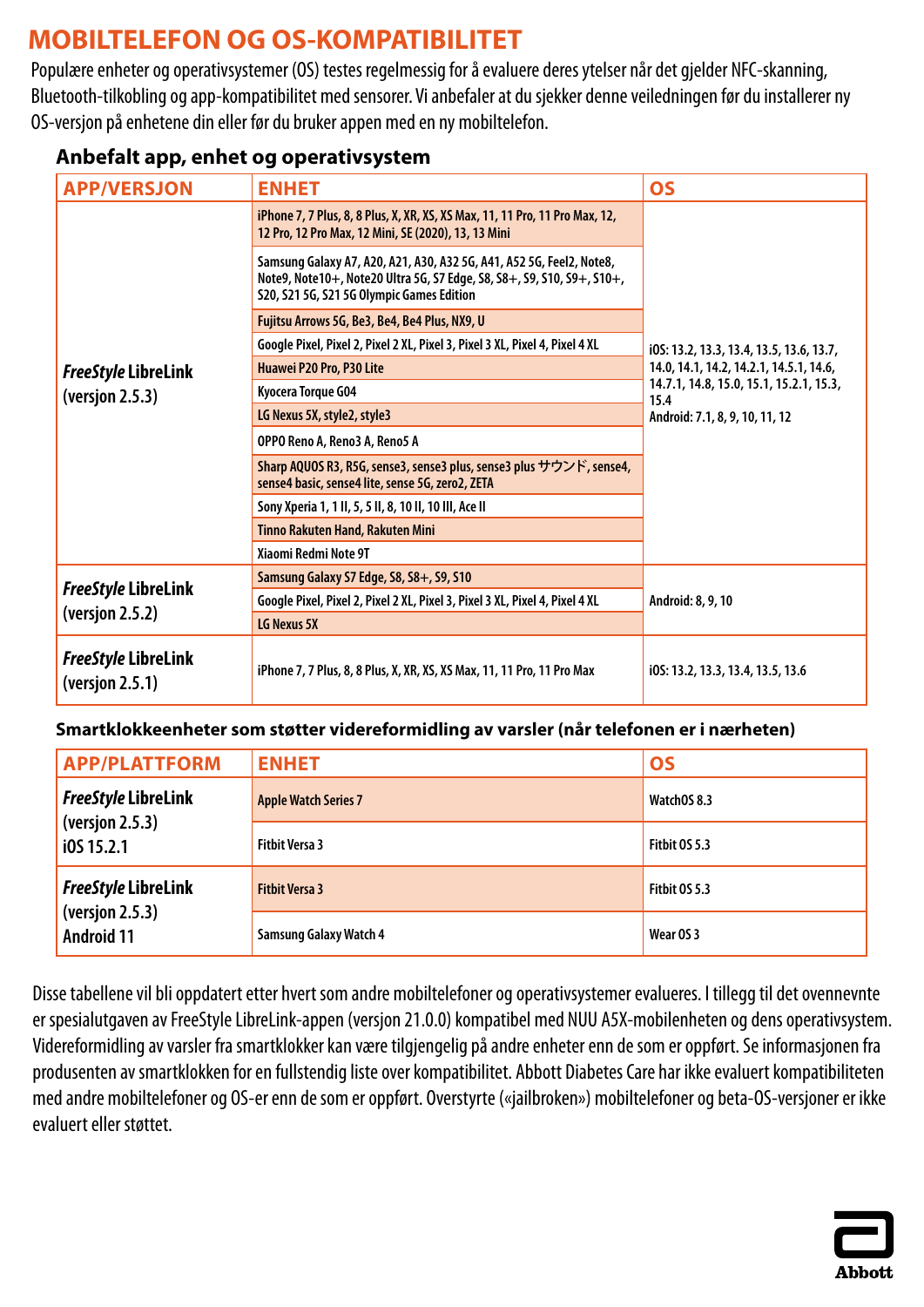# **تواف ق األجهزة الم حم ولة ونظام ال تشغيل**

<span id="page-14-0"></span>يتم اختبار الأجهزة الرائجة وأنظمة التشغيل (OS) بانتظا*م* لتقييم <sup>آ</sup>داء المسح لخاصية اتصال المدى القريب (NFC)، واتصال البلوتوث، وتوافق التطبيق مع المجسات. لذلك نُوصي بالإطلاع على هذا الدليل قبل تثبيت إصدار جديد لنظا*م* التشغيل على أجهزتك أو قبل استخدام التطبيق على هاتفك الجديد.

## **ال تطب ي ق ات، واألجهزة، وأنظم ة ال ت شغي ل ُ الموص ى بها**

| التطبيق / الاصدار                                                      | الجهاز                                                                                                                                                                                      | نظام التشغيل                                                          |
|------------------------------------------------------------------------|---------------------------------------------------------------------------------------------------------------------------------------------------------------------------------------------|-----------------------------------------------------------------------|
|                                                                        | iPhone 7, 7 Plus, 8, 8 Plus, X, XR, XS, XS Max, 11, 11 Pro, 11 Pro Max, 12,<br>12 Pro, 12 Pro Max, 12 Mini, SE (2020), 13, 13 Mini                                                          |                                                                       |
|                                                                        | Samsung Galaxy A7, A20, A21, A30, A32 5G, A41, A52 5G, Feel2, Note8,<br>Note9, Note10+, Note20 Ultra 5G, S7 Edge, S8, S8+, S9, S10, S9+, S10+,<br>S20, S21 5G, S21 5G Olympic Games Edition |                                                                       |
|                                                                        | Fujitsu Arrows 5G, Be3, Be4, Be4 Plus, NX9, U                                                                                                                                               |                                                                       |
|                                                                        | Google Pixel, Pixel 2, Pixel 2 XL, Pixel 3, Pixel 3 XL, Pixel 4, Pixel 4 XL                                                                                                                 |                                                                       |
| <b>FreeStyle LibreLink</b>                                             | Huawei P20 Pro, P30 Lite                                                                                                                                                                    | i0S: 13.2, 13.3, 13.4, 13.5, 13.6,<br>13.7, 14.0, 14.1, 14.2, 14.2.1, |
| فري ستايل ليبري لينك.                                                  | Kyocera Torque G04                                                                                                                                                                          | 14.5.1, 14.6, 14.7.1, 14.8, 15.0,                                     |
| (الإصدار 2.5.3)                                                        | LG Nexus 5X, style2, style3                                                                                                                                                                 | 15.1, 15.2.1, 15.3, 15.4<br>Android: 7.1, 8, 9, 10, 11, 12            |
|                                                                        | OPPO Reno A, Reno3 A, Reno5 A                                                                                                                                                               |                                                                       |
|                                                                        | Sharp AQUOS R3, R5G, sense3, sense3 plus, sense3 plus サウンド, sense4,<br>sense4 basic, sense4 lite, sense 5G, zero2, ZETA                                                                     |                                                                       |
|                                                                        | Sony Xperia 1, 1 II, 5, 5 II, 8, 10 II, 10 III, Ace II                                                                                                                                      |                                                                       |
|                                                                        | Tinno Rakuten Hand, Rakuten Mini                                                                                                                                                            |                                                                       |
|                                                                        | Xiaomi Redmi Note 9T                                                                                                                                                                        |                                                                       |
| <b>FreeStyle LibreLink</b>                                             | Samsung Galaxy S7 Edge, S8, S8+, S9, S10                                                                                                                                                    | Android: 8, 9, 10                                                     |
| فري ستايل ليبري لينك.                                                  | Google Pixel, Pixel 2, Pixel 2 XL, Pixel 3, Pixel 3 XL, Pixel 4, Pixel 4 XL                                                                                                                 |                                                                       |
| (الإصدار 2.5.2)                                                        | LG Nexus 5X                                                                                                                                                                                 |                                                                       |
| <b>FreeStyle LibreLink</b><br>فري ستايل ليبري لينك.<br>(الإصدار 2.5.1) | iPhone 7, 7 Plus, 8, 8 Plus, X, XR, XS, XS Max, 11, 11 Pro, 11 Pro Max                                                                                                                      | i0S: 13.2, 13.3, 13.4, 13.5, 13.6                                     |

## أجهزة الساعات الذكية التي تدعم عرض الإشعارات (عندما يكون الهاتف قريبًا)

| التطبيق / المنصة                                    | الجهاز                               | نظام التشغيل                |
|-----------------------------------------------------|--------------------------------------|-----------------------------|
| <b>FreeStyle LibreLink</b><br>فري ستايل ليبري لينك. | Apple Watch Series 7 الساعة الذكنة   | الساعة الذكنة Watch0S 8.3   |
| (الإصدار 2.5.3)<br>i0S 15.2.1                       | الساعة الذكنة Fitbit Versa 3         | الساعة الذكنة Fitbit 0S 5.3 |
| <b>FreeStyle LibreLink</b><br>فري ستايل ليبري لينك. | الساعة الذكنة Fitbit Versa 3         | الساعة الذكية Fitbit 0S 5.3 |
| (الإصدار 2.5.3)<br><b>Android 11</b>                | Samsung Galaxy Watch 4 الساعة الذكية | الساعة الذكنة Wear 0S 3     |

سيتمر تحديث هذه الجداول عند تقييم الأجهزة وأنظمة التشغيل الأخرى. وعلاوة على ما سبق، فإن الإصدار الخاص من تطبيق فري ستايل ليبري لينك (الإصدار 21.0.0) متوافق مع الجهاز المحمول NUU A5X ونظام تشغيله. قد تتوفر ميزة عرض الإشعارات على الساعة الذكية في أجهزة أخرى غير المشار إليها. يرجى الرجوع إلى المعلومات الواردة من الشركة المصنعة للساعة الذكية الخاصة بك للحصول على قائمة كاملة بالتوافق. لم يثبت تقييم Abbott Diabetes Care لمدى التوافق مع أجهزة وأنظمة التشغيل الأخرى التي لم يتم ذكرها هنا. لم يتم تقييم أجهزة Jailbroken وإصدارات أنظمة تشغيل بيتا أو دعمها.

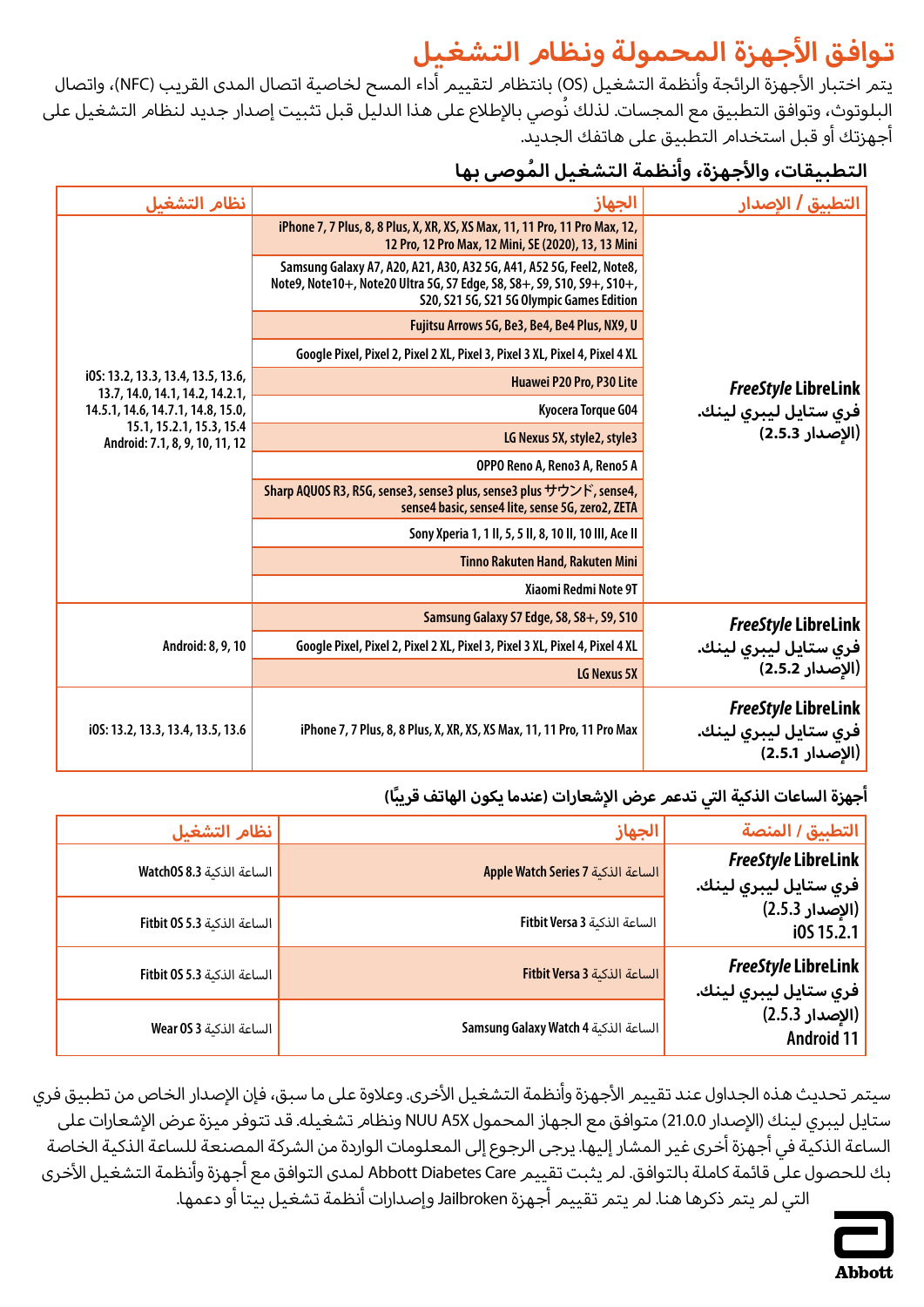# <span id="page-15-0"></span>**COMPATIBILIDADE DO DISPOSITIVO MÓVEL E SISTEMA OPERACIONAL**

Dispositivos e sistemas operacionais (SO) populares são testados regularmente para avaliar o desempenho do escaneamento NFC, conectividade Bluetooth e compatibilidade de aplicativos com sensores. Nós recomendamos conferir este guia antes de instalar qualquer nova versão de SO em seus dispositivos ou antes de usar o aplicativo em um novo aparelho.

### **Aplicativo, dispositivo e sistemas operacionais recomendados**

| <b>APLICATIVO/VERSÃO</b>                     | <b>DISPOSITIVO</b>                                                                                                                                                                          | <b>OS</b>                                                                         |
|----------------------------------------------|---------------------------------------------------------------------------------------------------------------------------------------------------------------------------------------------|-----------------------------------------------------------------------------------|
|                                              | iPhone 7, 7 Plus, 8, 8 Plus, X, XR, XS, XS Max, 11, 11 Pro, 11 Pro Max, 12,<br>12 Pro, 12 Pro Max, 12 Mini, SE (2020), 13, 13 Mini                                                          |                                                                                   |
|                                              | Samsung Galaxy A7, A20, A21, A30, A32 5G, A41, A52 5G, Feel2, Note8,<br>Note9, Note10+, Note20 Ultra 5G, S7 Edge, S8, S8+, S9, S10, S9+, S10+,<br>S20, S21 5G, S21 5G Olympic Games Edition |                                                                                   |
|                                              | Fujitsu Arrows 5G, Be3, Be4, Be4 Plus, NX9, U                                                                                                                                               |                                                                                   |
|                                              | Google Pixel, Pixel 2, Pixel 2 XL, Pixel 3, Pixel 3 XL, Pixel 4, Pixel 4 XL                                                                                                                 | i0S: 13.2, 13.3, 13.4, 13.5, 13.6, 13.7,                                          |
| <b>FreeStyle LibreLink</b>                   | Huawei P20 Pro, P30 Lite                                                                                                                                                                    | 14.0, 14.1, 14.2, 14.2.1, 14.5.1, 14.6,                                           |
| (versão 2.5.3)                               | Kyocera Torque G04                                                                                                                                                                          | 14.7.1, 14.8, 15.0, 15.1, 15.2.1, 15.3,<br>15.4<br>Android: 7.1, 8, 9, 10, 11, 12 |
|                                              | LG Nexus 5X, style2, style3                                                                                                                                                                 |                                                                                   |
|                                              | OPPO Reno A, Reno3 A, Reno5 A                                                                                                                                                               |                                                                                   |
|                                              | Sharp AQUOS R3, R5G, sense3, sense3 plus, sense3 plus サウンド, sense4,<br>sense4 basic, sense4 lite, sense 5G, zero2, ZETA                                                                     |                                                                                   |
|                                              | Sony Xperia 1, 1 II, 5, 5 II, 8, 10 II, 10 III, Ace II                                                                                                                                      |                                                                                   |
|                                              | Tinno Rakuten Hand, Rakuten Mini                                                                                                                                                            |                                                                                   |
|                                              | Xiaomi Redmi Note 9T                                                                                                                                                                        |                                                                                   |
| <b>FreeStyle LibreLink</b><br>(versão 2.5.2) | Samsung Galaxy S7 Edge, S8, S8+, S9, S10                                                                                                                                                    |                                                                                   |
|                                              | Google Pixel, Pixel 2, Pixel 2 XL, Pixel 3, Pixel 3 XL, Pixel 4, Pixel 4 XL                                                                                                                 | Android: 8, 9, 10                                                                 |
|                                              | LG Nexus 5X                                                                                                                                                                                 |                                                                                   |
| <b>FreeStyle LibreLink</b><br>(versão 2.5.1) | iPhone 7, 7 Plus, 8, 8 Plus, X, XR, XS, XS Max, 11, 11 Pro, 11 Pro Max                                                                                                                      | i0S: 13.2, 13.3, 13.4, 13.5, 13.6                                                 |

### **Dispositivos Smartwatch que suportam espelhamento de notificação (quando o telefone está próximo)**

| <b>APLICATIVO/</b><br><b>PLATAFORMA</b> | <b>DISPOSITIVO</b>            | <b>OS</b>     |
|-----------------------------------------|-------------------------------|---------------|
| <b>FreeStyle LibreLink</b>              | Apple Watch série 7           | WatchOS 8.3   |
| (versão 2.5.3)<br>$i$ 0S 15.2.1         | <b>Fitbit Versa 3</b>         | Fitbit OS 5.3 |
| <b>FreeStyle LibreLink</b>              | <b>Fitbit Versa 3</b>         | Fitbit OS 5.3 |
| (versão 2.5.3)<br><b>Android 11</b>     | <b>Samsung Galaxy Watch 4</b> | Wear OS 3     |

Estas tabelas serão atualizadas a medida que outros dispositivos e sistemas operacionais forem avaliados. Além do acima, o aplicativo de edição especial FreeStyle LibreLink (versão 21.0.0) é compatível com odispositivo móvel NUU A5X e seu sistema operacional. O espelhamento de notificação do smartwatch pode estar disponível em dispositivos diferentes dos listados. Consulte as informações do fabricante do seu smartwatch para obter a lista completa de compatibilidade. Abbott Diabetes Care não possui a compatibilidade avaliada de dispositivos e OS que não estejam na lista. Dispositivos desbloqueados ou versões betas de OS não foram avaliados ou são suportados.

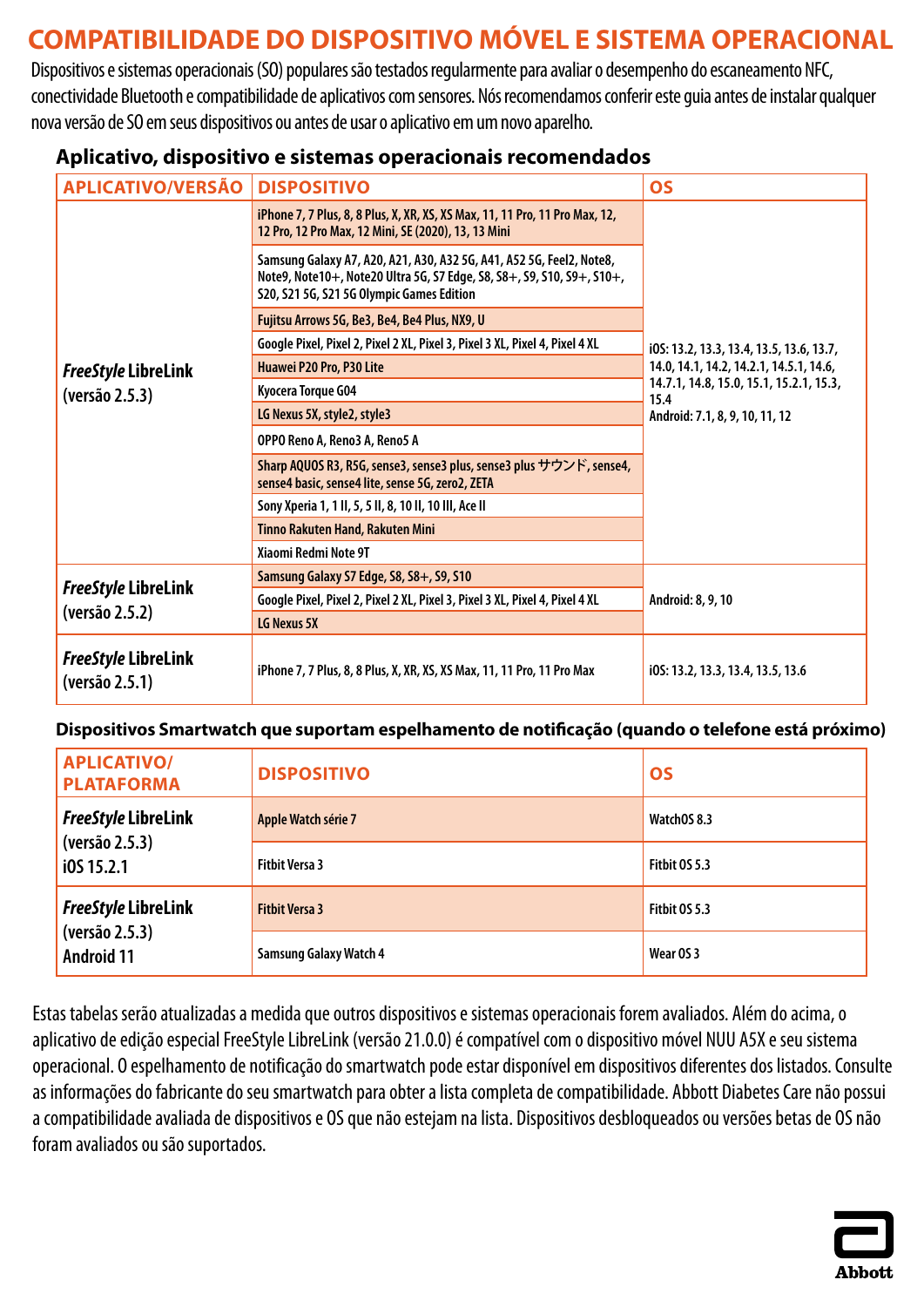# <span id="page-16-0"></span>行動裝置和 **OS** 相容性

定期測試熱門裝置和作業系統 (OS),以評估 NFC 掃描效能、Bluetooth 連線及應用程式與 血糖機的相容性。我們建議在裝置上安裝 OS 新版本或用新手機使用應用程式之前,查閱 本指南。

## 推薦的應用程式、裝置和作業系統

| <b>應用程式/版本</b>                           | 裝置                                                                                                                                                                                          | <b>OS</b>                                                                           |
|------------------------------------------|---------------------------------------------------------------------------------------------------------------------------------------------------------------------------------------------|-------------------------------------------------------------------------------------|
|                                          | iPhone 7, 7 Plus, 8, 8 Plus, X, XR, XS, XS Max, 11, 11 Pro, 11 Pro Max, 12,<br>12 Pro, 12 Pro Max, 12 Mini, SE (2020), 13, 13 Mini                                                          |                                                                                     |
|                                          | Samsung Galaxy A7, A20, A21, A30, A32 5G, A41, A52 5G, Feel2, Note8,<br>Note9, Note10+, Note20 Ultra 5G, S7 Edge, S8, S8+, S9, S10, S9+, S10+,<br>S20, S21 5G, S21 5G Olympic Games Edition |                                                                                     |
|                                          | Fujitsu Arrows 5G, Be3, Be4, Be4 Plus, NX9, U                                                                                                                                               |                                                                                     |
|                                          | Google Pixel, Pixel 2, Pixel 2 XL, Pixel 3, Pixel 3 XL, Pixel 4, Pixel 4 XL                                                                                                                 |                                                                                     |
|                                          | Huawei P20 Pro, P30 Lite                                                                                                                                                                    | i0S: 13.2, 13.3, 13.4, 13.5, 13.6, 13.7,<br>14.0, 14.1, 14.2, 14.2.1, 14.5.1, 14.6, |
| <i>FreeStyle</i> LibreLink               | Kyocera Torque G04                                                                                                                                                                          | 14.7.1, 14.8, 15.0, 15.1, 15.2.1, 15.3,                                             |
| (版本 2.5.3)                               | LG Nexus 5X, style2, style3                                                                                                                                                                 | 15.4<br>Android: 7.1, 8, 9, 10, 11, 12                                              |
|                                          | OPPO Reno A, Reno3 A, Reno5 A                                                                                                                                                               |                                                                                     |
|                                          | Sharp AQUOS R3, R5G, sense3, sense3 plus, sense3 plus サウンド, sense4,<br>sense4 basic, sense4 lite, sense 5G, zero2, ZETA                                                                     |                                                                                     |
|                                          | Sony Xperia 1, 1 II, 5, 5 II, 8, 10 II, 10 III, Ace II                                                                                                                                      |                                                                                     |
|                                          | Tinno Rakuten Hand, Rakuten Mini                                                                                                                                                            |                                                                                     |
|                                          | Xiaomi Redmi Note 9T                                                                                                                                                                        |                                                                                     |
|                                          | Samsung Galaxy S7 Edge, S8, S8+, S9, S10                                                                                                                                                    | Android: 8, 9, 10                                                                   |
| <b>FreeStyle LibreLink</b><br>(版本 2.5.2) | Google Pixel, Pixel 2, Pixel 2 XL, Pixel 3, Pixel 3 XL, Pixel 4, Pixel 4 XL                                                                                                                 |                                                                                     |
|                                          | LG Nexus 5X                                                                                                                                                                                 |                                                                                     |
| <b>FreeStyle LibreLink</b><br>(版本 2.5.1) | iPhone 7, 7 Plus, 8, 8 Plus, X, XR, XS, XS Max, 11, 11 Pro, 11 Pro Max                                                                                                                      | i05: 13.2, 13.3, 13.4, 13.5, 13.6                                                   |

### 支援通知鏡像的智慧手錶裝置(當手機在附近時)。

| 應用程式/平台                         | 裝置                            | <b>OS</b>     |
|---------------------------------|-------------------------------|---------------|
| <i>FreeStyle</i> LibreLink      | <b>Apple Watch Series 7</b>   | WatchOS 8.3   |
| (版本 2.5.3)<br>10515.2.1         | <b>Fitbit Versa 3</b>         | Fitbit OS 5.3 |
| <b>FreeStyle LibreLink</b>      | <b>Fitbit Versa 3</b>         | Fitbit OS 5.3 |
| (版本 2.5.3)<br><b>Android 11</b> | <b>Samsung Galaxy Watch 4</b> | Wear OS 3     |

評估其他裝置和作業系統時,這些表格將更新。除上述內容外,輔理善瞬感連線特別版應 用程式 (21.0.0版)與 NUU A5X 行動裝置及其作業系統相容。智慧手錶的通知鏡像可能可 用於所列裝置之外的其他裝置。請參考您的智慧手錶製造商提供的資訊以瞭解完整的相容 性清單。 對於非所列的裝置和 OS,Abbott Diabetes Care 未評估相容性。不評估或支援已 破解的裝置和 OS Beta 版本。

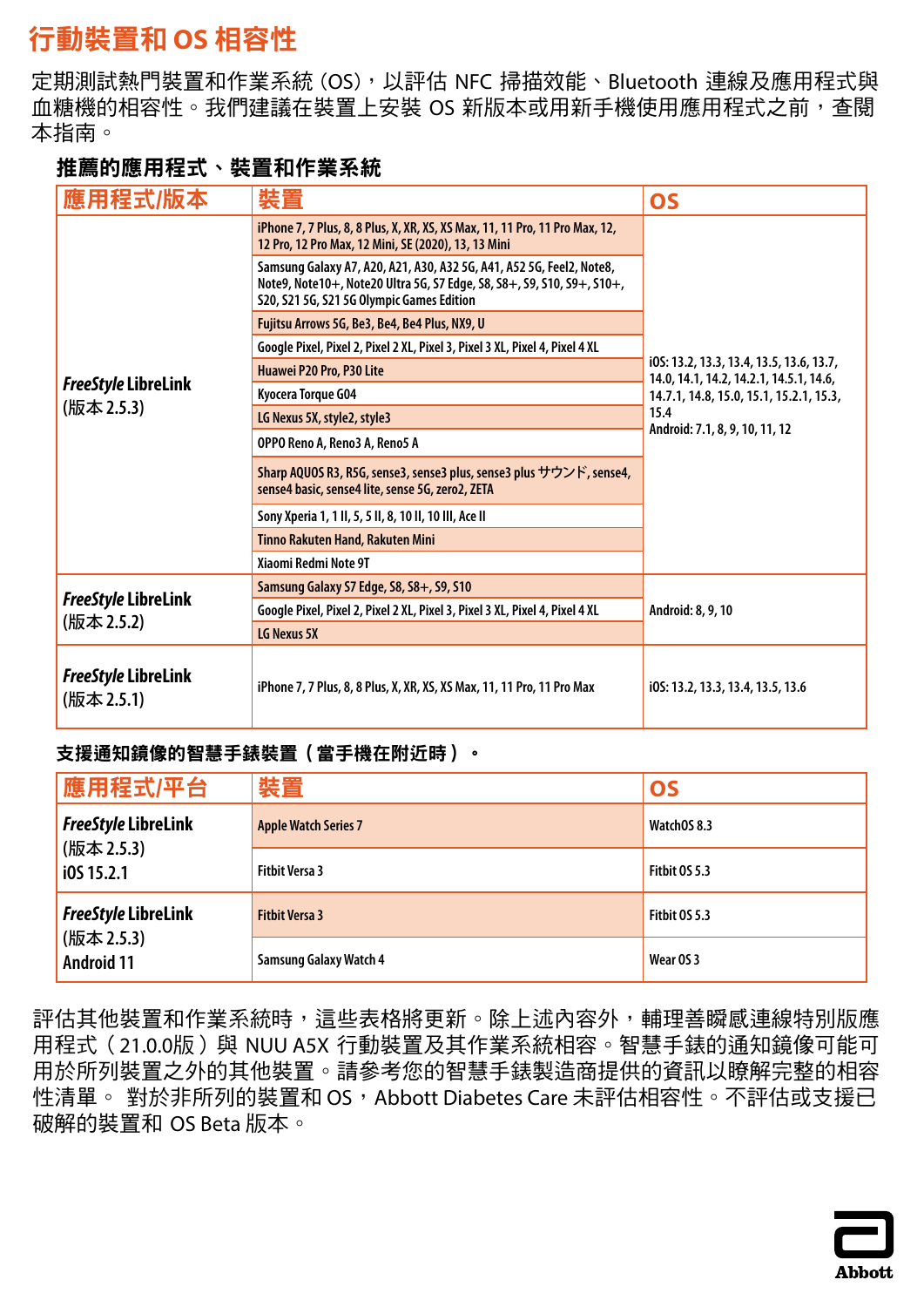## **מכשיר נייד ותאימות מערכת הפעלה**

<span id="page-17-0"></span>מכשירים נפוצים ומערכות הפעלה )OS )נבדקים באופן סדיר כדי להעריך את ביצועי הסריקה של תקשורת טווח-אפס )NFC), קישוריות Bluetooth ותאימות יישומונים לחיישנים. אנו ממליצים לעיין במדריך זה לפני התקנת גרסת מערכת הפעלה חדשה במכשירים שלך, או לפני השימוש ביישומון בטלפון חדש.

## **יישומונים, מכשירים ומערכות הפעלה מומלצים**

| מערכת הפעלה                                                                         | מכשיר                                                                                                                                                                                       | יישומון/גרסה                                                      |
|-------------------------------------------------------------------------------------|---------------------------------------------------------------------------------------------------------------------------------------------------------------------------------------------|-------------------------------------------------------------------|
|                                                                                     | iPhone 7, 7 Plus, 8, 8 Plus, X, XR, XS, XS Max, 11, 11 Pro, 11 Pro Max, 12,<br>12 Pro, 12 Pro Max, 12 Mini, SE (2020), 13, 13 Mini                                                          |                                                                   |
|                                                                                     | Samsung Galaxy A7, A20, A21, A30, A32 5G, A41, A52 5G, Feel2, Note8,<br>Note9, Note10+, Note20 Ultra 5G, S7 Edge, S8, S8+, S9, S10, S9+, S10+,<br>S20, S21 5G, S21 5G Olympic Games Edition |                                                                   |
|                                                                                     | Fujitsu Arrows 5G, Be3, Be4, Be4 Plus, NX9, U                                                                                                                                               |                                                                   |
|                                                                                     | Google Pixel, Pixel 2, Pixel 2 XL, Pixel 3, Pixel 3 XL, Pixel 4, Pixel 4 XL                                                                                                                 |                                                                   |
| i0S: 13.2, 13.3, 13.4, 13.5, 13.6, 13.7,<br>14.0, 14.1, 14.2, 14.2.1, 14.5.1, 14.6, | Huawei P20 Pro, P30 Lite                                                                                                                                                                    | <b>FreeStyle LibreLink</b>                                        |
| 14.7.1, 14.8, 15.0, 15.1, 15.2.1, 15.3,                                             | Kyocera Torque G04                                                                                                                                                                          | פריסטייל ליברה לינק                                               |
| 15.4<br>Android: 7.1, 8, 9, 10, 11, 12                                              | LG Nexus 5X, style2, style3                                                                                                                                                                 | (גרסה 2.5.3)                                                      |
|                                                                                     | OPPO Reno A, Reno3 A, Reno5 A                                                                                                                                                               |                                                                   |
|                                                                                     | Sharp AQUOS R3, R5G, sense3, sense3 plus, sense3 plus サウンド, sense4,<br>sense4 basic, sense4 lite, sense 5G, zero2, ZETA                                                                     |                                                                   |
|                                                                                     | Sony Xperia 1, 1 II, 5, 5 II, 8, 10 II, 10 III, Ace II                                                                                                                                      |                                                                   |
|                                                                                     | Tinno Rakuten Hand, Rakuten Mini                                                                                                                                                            |                                                                   |
|                                                                                     | Xiaomi Redmi Note 9T                                                                                                                                                                        |                                                                   |
|                                                                                     | Samsung Galaxy S7 Edge, S8, S8+, S9, S10                                                                                                                                                    | <b>FreeStyle LibreLink</b>                                        |
| Android: 8, 9, 10                                                                   | Google Pixel, Pixel 2, Pixel 2 XL, Pixel 3, Pixel 3 XL, Pixel 4, Pixel 4 XL                                                                                                                 | פריסטייל ליברה לינק                                               |
|                                                                                     | LG Nexus 5X                                                                                                                                                                                 | (גרסה 2.5.2)                                                      |
| i0S: 13.2, 13.3, 13.4, 13.5, 13.6                                                   | iPhone 7, 7 Plus, 8, 8 Plus, X, XR, XS, XS Max, 11, 11 Pro, 11 Pro Max                                                                                                                      | <b>FreeStyle LibreLink</b><br>פריסטייל ליברה לינק<br>(גרסה 2.5.1) |

### **מכשירי שעונים חכמים התומכים בשיקוף התראות )כאשר הטלפון נמצא בקרבת מקום(**

| אפליקציה/<br>פלטפורמה             | מכשיר                         | מערכת הפעלה   |
|-----------------------------------|-------------------------------|---------------|
| <b>FreeStyle LibreLink</b>        | <b>7 סדרת Apple Watch</b>     | WatchOS 8.3   |
| (גרסה 2.5.3)<br>i0S 15.2.1        | <b>Fitbit Versa 3</b>         | Fitbit OS 5.3 |
| <b>FreeStyle LibreLink</b>        | <b>Fitbit Versa 3</b>         | Fitbit OS 5.3 |
| (גרסה 2.5.3)<br><b>Android 11</b> | <b>Samsung Galaxy Watch 4</b> | Wear OS 3     |

טבלאות אלה יעודכנו בעת הערכת מכשירים אחרים ומערכות הפעלה אחרות. בנוסף לאמור לעיל, אפליקציית המהדורה המיוחדת של LibreLink FreeStyle( גרסה 21.0.0( תואמת למכשיר הנייד X5A NUU ולמערכת ההפעלה שלו. שיקוף התראות של שעון חכם עשוי להיות זמין במכשירים אחרים מאלה הרשומים. אנא עיין במידע מיצרן השעונים החכמים שלך לקבלת רשימה מלאה של תאימות. עבור מכשירים ומערכות הפעלה שונים מאלה המפורטים ברשימה, Care Diabetes Abbott לא ביצעה הערכת תאימות. מכשירים



פרוצים וגרסאות בטא של מערכות הפעלה אינם מוערכים ואינם נתמכים.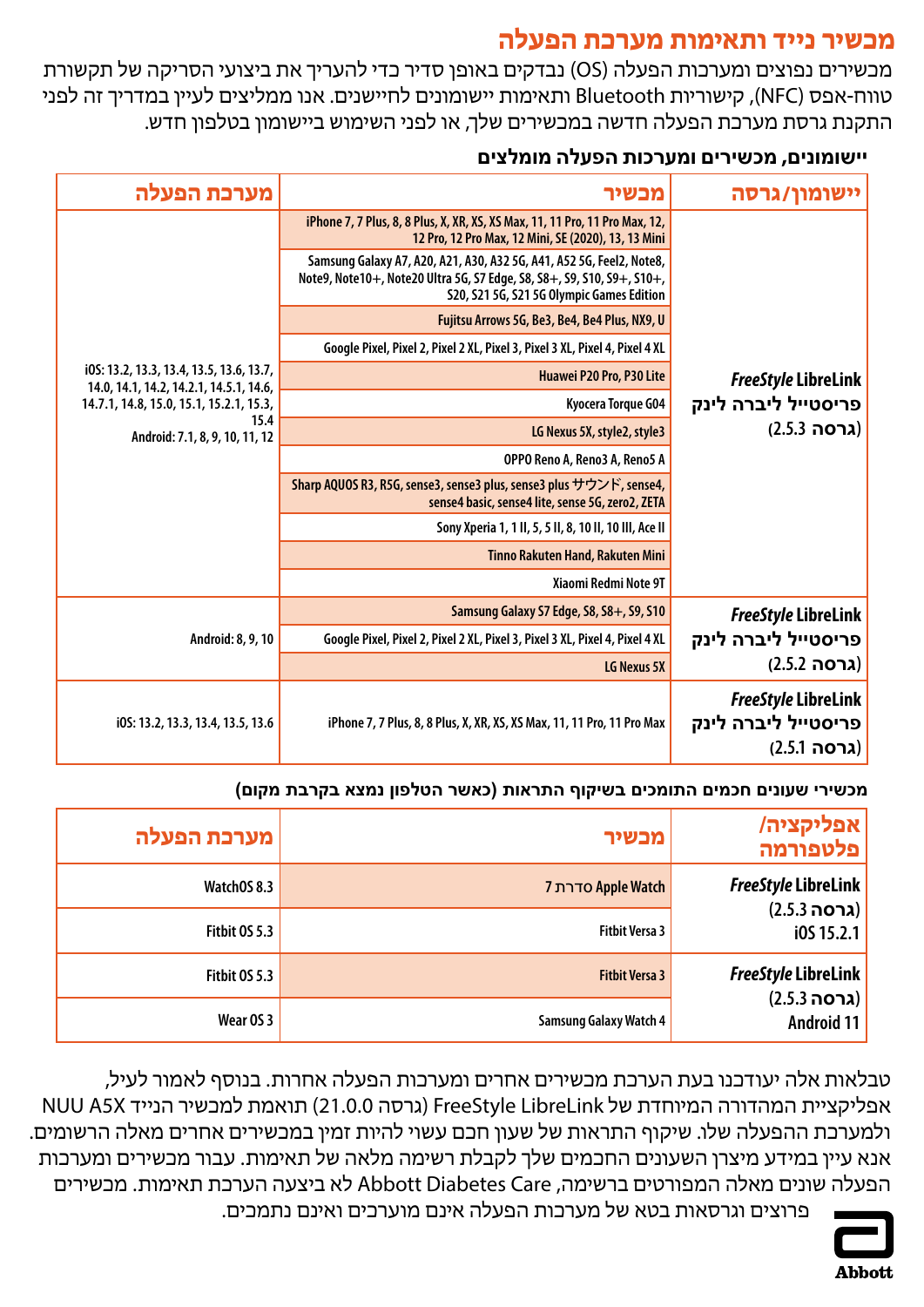# <span id="page-18-0"></span>**모바일 장치 및 OS 호환성**

비교적 많이 사용되는 모바일 기기와 운영체제(OS)는 NFC 스캔 성능과 블루투스 연결 성, 센서와의 앱 호환성을 평가하기 위해 정기적으로 테스트됩니다. 당사는 귀하가 스마 트폰에 새로운 OS 버전을 설치하거나 새로운 스마트폰에서 앱을 사용하기 전에 이 가이 드를 확인해 주실 것을 권장합니다.

## **권장되는 앱, 기기 및 운영체제**

| 앱/버전                                     | 장치                                                                                                                                                                                          | <b>OS</b>                                                                           |
|------------------------------------------|---------------------------------------------------------------------------------------------------------------------------------------------------------------------------------------------|-------------------------------------------------------------------------------------|
|                                          | iPhone 7, 7 Plus, 8, 8 Plus, X, XR, XS, XS Max, 11, 11 Pro, 11 Pro Max, 12,<br>12 Pro, 12 Pro Max, 12 Mini, SE (2020), 13, 13 Mini                                                          |                                                                                     |
|                                          | Samsung Galaxy A7, A20, A21, A30, A32 5G, A41, A52 5G, Feel2, Note8,<br>Note9, Note10+, Note20 Ultra 5G, S7 Edge, S8, S8+, S9, S10, S9+, S10+,<br>S20, S21 5G, S21 5G Olympic Games Edition |                                                                                     |
|                                          | Fujitsu Arrows 5G, Be3, Be4, Be4 Plus, NX9, U                                                                                                                                               |                                                                                     |
|                                          | Google Pixel, Pixel 2, Pixel 2 XL, Pixel 3, Pixel 3 XL, Pixel 4, Pixel 4 XL                                                                                                                 |                                                                                     |
|                                          | Huawei P20 Pro, P30 Lite                                                                                                                                                                    | i0S: 13.2, 13.3, 13.4, 13.5, 13.6, 13.7,<br>14.0, 14.1, 14.2, 14.2.1, 14.5.1, 14.6, |
| FreeStyle LibreLink                      | Kyocera Torque G04                                                                                                                                                                          | 14.7.1, 14.8, 15.0, 15.1, 15.2.1, 15.3,                                             |
| (버전 2.5.3)                               | LG Nexus 5X, style2, style3                                                                                                                                                                 | 15.4<br>Android: 7.1, 8, 9, 10, 11, 12                                              |
|                                          | OPPO Reno A, Reno3 A, Reno5 A                                                                                                                                                               |                                                                                     |
|                                          | Sharp AQUOS R3, R5G, sense3, sense3 plus, sense3 plus サウンド, sense4,<br>sense4 basic, sense4 lite, sense 5G, zero2, ZETA                                                                     |                                                                                     |
|                                          | Sony Xperia 1, 1 II, 5, 5 II, 8, 10 II, 10 III, Ace II                                                                                                                                      |                                                                                     |
|                                          | Tinno Rakuten Hand, Rakuten Mini                                                                                                                                                            |                                                                                     |
|                                          | Xiaomi Redmi Note 9T                                                                                                                                                                        |                                                                                     |
|                                          | Samsung Galaxy S7 Edge, S8, S8+, S9, S10                                                                                                                                                    | Android: 8, 9, 10                                                                   |
| <b>FreeStyle LibreLink</b><br>(버전 2.5.2) | Google Pixel, Pixel 2, Pixel 2 XL, Pixel 3, Pixel 3 XL, Pixel 4, Pixel 4 XL                                                                                                                 |                                                                                     |
|                                          | LG Nexus 5X                                                                                                                                                                                 |                                                                                     |
| <b>FreeStyle LibreLink</b><br>(버전 2.5.1) | iPhone 7, 7 Plus, 8, 8 Plus, X, XR, XS, XS Max, 11, 11 Pro, 11 Pro Max                                                                                                                      | i05: 13.2, 13.3, 13.4, 13.5, 13.6                                                   |

### **알림 미러링 기능을 지원하는 스마트워치 기기(스마트폰이 가까이 있는 경우)**

| <sup>!</sup> 앱/플랫폼              | 장치                            | <b>OS</b>     |
|---------------------------------|-------------------------------|---------------|
| <b>FreeStyle LibreLink</b>      | <b>Apple Watch Series 7</b>   | WatchOS 8.3   |
| (버전 2.5.3)<br>$i$ 0S 15.2.1     | <b>Fitbit Versa 3</b>         | Fitbit OS 5.3 |
| <b>FreeStyle LibreLink</b>      | <b>Fitbit Versa 3</b>         | Fitbit OS 5.3 |
| (버전 2.5.3)<br><b>Android 11</b> | <b>Samsung Galaxy Watch 4</b> | Wear OS 3     |

이 표의 내용은 다른 스마트폰 및 운영체제 평가가 이루어지는 대로 업데이트될 예정입 니다. 상기 버전 외에도 FreeStyle LibreLink 특별판 앱(버전 21.0.0)은 NUU A5X 모바일 장 치 및 해당 운영 체제와 호환됩니다. 스마트워치 알림 미러링은 열거되어 있는 기기 외 다른 기기에서도 사용하실 수 있습니다. 호환성 관련 전체 목록은 귀하의 스마트워치 제조업체에서 제공하는 정보를 확인해 주십시오. 기재된 목록 이외의 장치 및 OS에 대 해서는 Abbott Diabetes Care의 호환성 평가가 실시되지 않았습니다. 탈옥(Jailbroken)기 기와 베타 버전 OS는 평가 또는 지원되지 않습니다.

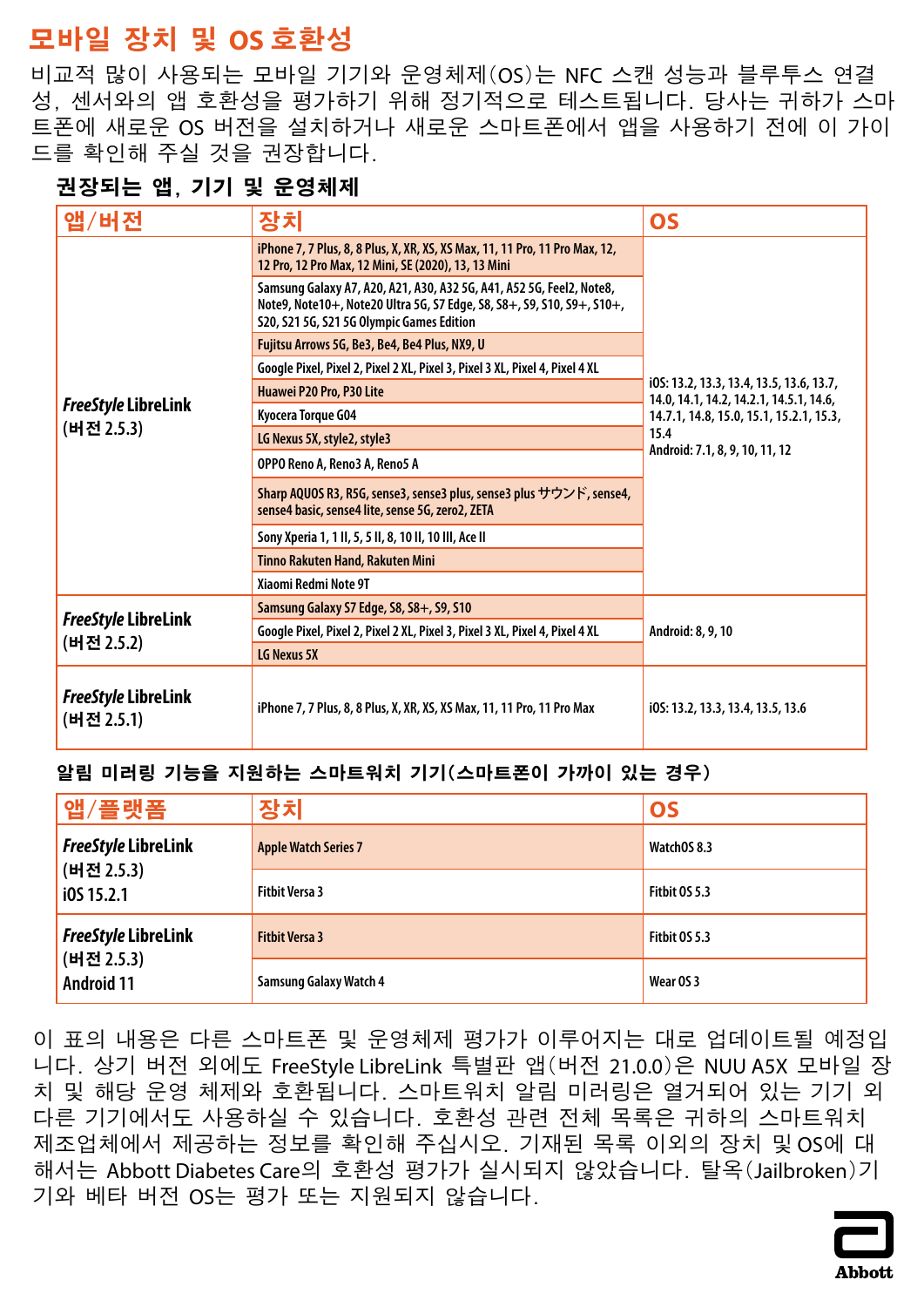# <span id="page-19-0"></span>**СОВМЕСТИМОСТЬ С МОБИЛЬНЫМИ УСТРОЙСТВАМИ И ОС**

Мы непрерывно проверяем популярные устройства и операционные системы (ОС) на совместимость приложений и правильность работы с Датчиками по технологии NFC и Bluetooth. Перед установкой новой версии ОС на устройство или использованием приложений на новом смартфоне мы рекомендуем свериться с настоящим руководством.

| ПРИЛОЖЕНИЕ/<br><b>ВЕРСИЯ</b>                 | <b>УСТРОЙСТВО</b>                                                                                                                                                                           | <b>OC</b>                                                                           |
|----------------------------------------------|---------------------------------------------------------------------------------------------------------------------------------------------------------------------------------------------|-------------------------------------------------------------------------------------|
|                                              | iPhone 7, 7 Plus, 8, 8 Plus, X, XR, XS, XS Max, 11, 11 Pro, 11 Pro Max, 12,<br>12 Pro, 12 Pro Max, 12 Mini, SE (2020), 13, 13 Mini                                                          |                                                                                     |
|                                              | Samsung Galaxy A7, A20, A21, A30, A32 5G, A41, A52 5G, Feel2, Note8,<br>Note9, Note10+, Note20 Ultra 5G, S7 Edge, S8, S8+, S9, S10, S9+, S10+,<br>S20, S21 5G, S21 5G Olympic Games Edition |                                                                                     |
|                                              | Fujitsu Arrows 5G, Be3, Be4, Be4 Plus, NX9, U                                                                                                                                               |                                                                                     |
|                                              | Google Pixel, Pixel 2, Pixel 2 XL, Pixel 3, Pixel 3 XL, Pixel 4, Pixel 4 XL                                                                                                                 |                                                                                     |
|                                              | Huawei P20 Pro, P30 Lite                                                                                                                                                                    | i0S: 13.2, 13.3, 13.4, 13.5, 13.6, 13.7,<br>14.0, 14.1, 14.2, 14.2.1, 14.5.1, 14.6, |
| <b>FreeStyle LibreLink</b>                   | Kyocera Torque G04                                                                                                                                                                          | 14.7.1, 14.8, 15.0, 15.1, 15.2.1, 15.3,<br>15.4<br>Android: 7.1, 8, 9, 10, 11, 12   |
| (версия 2.5.3)                               | LG Nexus 5X, style2, style3                                                                                                                                                                 |                                                                                     |
|                                              | OPPO Reno A, Reno3 A, Reno5 A                                                                                                                                                               |                                                                                     |
|                                              | Sharp AQUOS R3, R5G, sense3, sense3 plus, sense3 plus サウンド, sense4,<br>sense4 basic, sense4 lite, sense 5G, zero2, ZETA                                                                     |                                                                                     |
|                                              | Sony Xperia 1, 1 II, 5, 5 II, 8, 10 II, 10 III, Ace II                                                                                                                                      |                                                                                     |
|                                              | <b>Tinno Rakuten Hand, Rakuten Mini</b>                                                                                                                                                     |                                                                                     |
|                                              | Xiaomi Redmi Note 9T                                                                                                                                                                        |                                                                                     |
|                                              | Samsung Galaxy S7 Edge, S8, S8+, S9, S10                                                                                                                                                    | Android: 8, 9, 10                                                                   |
| FreeStyle LibreLink<br>(версия 2.5.2)        | Google Pixel, Pixel 2, Pixel 2 XL, Pixel 3, Pixel 3 XL, Pixel 4, Pixel 4 XL                                                                                                                 |                                                                                     |
|                                              | LG Nexus 5X                                                                                                                                                                                 |                                                                                     |
| <b>FreeStyle LibreLink</b><br>(версия 2.5.1) | iPhone 7, 7 Plus, 8, 8 Plus, X, XR, XS, XS Max, 11, 11 Pro, 11 Pro Max                                                                                                                      | i0S: 13.2, 13.3, 13.4, 13.5, 13.6                                                   |

### **Рекомендуемое приложение, устройство и операционные системы**

### **Умные часы, поддерживающие зеркальное отображение уведомлений (когда телефон рядом)**

| ПРИЛОЖЕНИЕ/<br><b>ПЛАТФОРМА</b>     | <b>УСТРОЙСТВО</b>             | OC                   |
|-------------------------------------|-------------------------------|----------------------|
| <b>FreeStyle LibreLink</b>          | <b>Apple Watch Series 7</b>   | WatchOS 8.3          |
| (версия 2.5.3)<br>i0S 15.2.1        | <b>Fitbit Versa 3</b>         | <b>Fitbit 0S 5.3</b> |
| <b>FreeStyle LibreLink</b>          | <b>Fitbit Versa 3</b>         | Fitbit OS 5.3        |
| (версия 2.5.3)<br><b>Android 11</b> | <b>Samsung Galaxy Watch 4</b> | Wear OS 3            |

Данные таблицы будут обновляться по мере проверки других устройств и операционных систем. Помимо вышеперечисленных устройств, приложение FreeStyle LibreLink special edition (версия 21.0.0) совместимо с мобильным устройством NUU A5X и его операционной системой. Зеркальное отображение уведомлений на умных часах может быть доступно на устройствах, не включенных в данный список. Полный список совместимых устройств см. в информации от производителя умных часов. Компания Abbott Diabetes Care не проверяла совместимость устройств и ОС, не указанных выше. Разблокированные (jailbreak) устройства и бета-версии ОС не проверяются и не поддерживаются.

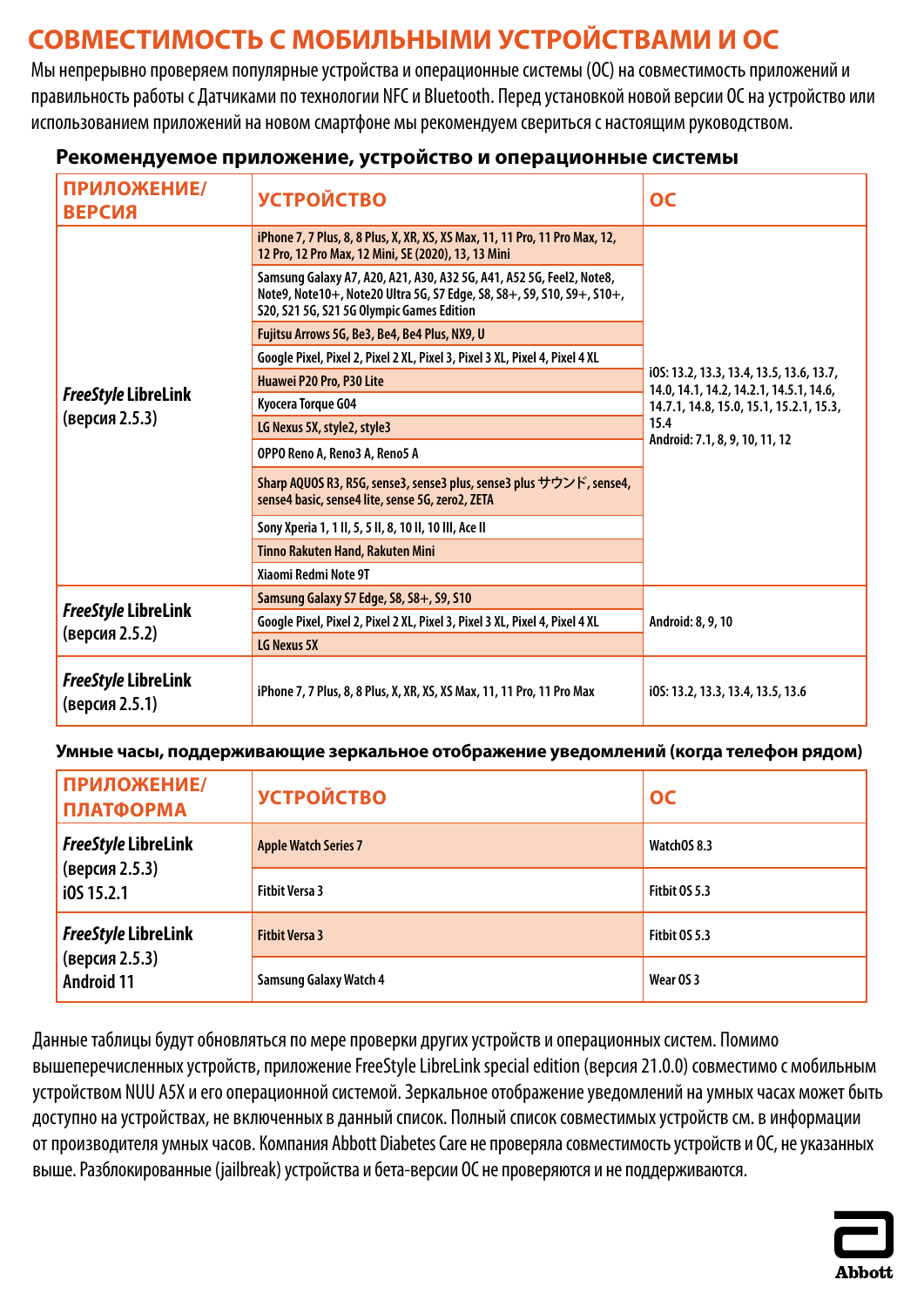# <span id="page-20-0"></span>**MOBİL CİHAZ VE İŞLETİM SİSTEMİ UYUMLULUĞU**

Popüler cihazlar ve işletim sistemleri (OS), NFC (Yakın Alan İletişimi) okutma performansını, Bluetooth bağlantısını ve uygulamanın Sensörlerle uyumluluğunu değerlendirmek için düzenli olarak test edilir. Cihazlarınıza yeni bir OS versiyonu yüklemeden veya uygulamayı yeni bir telefonda kullanmadan önce bu kılavuza bakmanızı öneririz.

## **Önerilen uygulama, cihaz ve işletim sistemleri**

| <b>UYGULAMA/</b><br><b>VERSIYON</b>            | <b>CİHAZ</b>                                                                                                                                                                                | <b>İŞLETİM SİSTEMİ</b>                                                              |
|------------------------------------------------|---------------------------------------------------------------------------------------------------------------------------------------------------------------------------------------------|-------------------------------------------------------------------------------------|
|                                                | iPhone 7, 7 Plus, 8, 8 Plus, X, XR, XS, XS Max, 11, 11 Pro, 11 Pro Max, 12,<br>12 Pro, 12 Pro Max, 12 Mini, SE (2020), 13, 13 Mini                                                          |                                                                                     |
|                                                | Samsung Galaxy A7, A20, A21, A30, A32 5G, A41, A52 5G, Feel2, Note8,<br>Note9, Note10+, Note20 Ultra 5G, S7 Edge, S8, S8+, S9, S10, S9+, S10+,<br>S20, S21 5G, S21 5G Olympic Games Edition |                                                                                     |
|                                                | Fujitsu Arrows 5G, Be3, Be4, Be4 Plus, NX9, U                                                                                                                                               |                                                                                     |
|                                                | Google Pixel, Pixel 2, Pixel 2 XL, Pixel 3, Pixel 3 XL, Pixel 4, Pixel 4 XL                                                                                                                 |                                                                                     |
|                                                | Huawei P20 Pro, P30 Lite                                                                                                                                                                    | i0S: 13.2, 13.3, 13.4, 13.5, 13.6, 13.7,<br>14.0, 14.1, 14.2, 14.2.1, 14.5.1, 14.6, |
| <b>FreeStyle LibreLink</b>                     | Kyocera Torque G04                                                                                                                                                                          | 14.7.1, 14.8, 15.0, 15.1, 15.2.1, 15.3,<br>15.4<br>Android: 7.1, 8, 9, 10, 11, 12   |
| (version 2.5.3)                                | LG Nexus 5X, style2, style3                                                                                                                                                                 |                                                                                     |
|                                                | OPPO Reno A, Reno3 A, Reno5 A                                                                                                                                                               |                                                                                     |
|                                                | Sharp AQUOS R3, R5G, sense3, sense3 plus, sense3 plus サウンド, sense4,<br>sense4 basic, sense4 lite, sense 5G, zero2, ZETA                                                                     |                                                                                     |
|                                                | Sony Xperia 1, 1 II, 5, 5 II, 8, 10 II, 10 III, Ace II                                                                                                                                      |                                                                                     |
|                                                | <b>Tinno Rakuten Hand, Rakuten Mini</b>                                                                                                                                                     |                                                                                     |
|                                                | Xiaomi Redmi Note 9T                                                                                                                                                                        |                                                                                     |
|                                                | Samsung Galaxy S7 Edge, S8, S8+, S9, S10                                                                                                                                                    | Android: 8, 9, 10                                                                   |
| <b>FreeStyle LibreLink</b><br>(versiyon 2.5.2) | Google Pixel, Pixel 2, Pixel 2 XL, Pixel 3, Pixel 3 XL, Pixel 4, Pixel 4 XL                                                                                                                 |                                                                                     |
|                                                | LG Nexus 5X                                                                                                                                                                                 |                                                                                     |
| <b>FreeStyle LibreLink</b><br>(version 2.5.1)  | iPhone 7, 7 Plus, 8, 8 Plus, X, XR, XS, XS Max, 11, 11 Pro, 11 Pro Max                                                                                                                      | i0S: 13.2, 13.3, 13.4, 13.5, 13.6                                                   |

### **Bildirim yansıtmayı destekleyen akıllı saatler (telefon yakındayken)**

| <b>UYGULAMA/</b><br><b>PLATFORM</b>  | <b>CİHAZ</b>                  | <b>İŞLETİM SİSTEMİ</b> |
|--------------------------------------|-------------------------------|------------------------|
| <b>FreeStyle LibreLink</b>           | <b>Apple Watch Series 7</b>   | WatchOS 8.3            |
| (versiyon 2.5.3)<br>i0S 15.2.1       | <b>Fitbit Versa 3</b>         | Fitbit 0S 5.3          |
| <b>FreeStyle LibreLink</b>           | <b>Fithit Versa 3</b>         | <b>Fitbit 0S 5.3</b>   |
| (version 2.5.3)<br><b>Android 11</b> | <b>Samsung Galaxy Watch 4</b> | Wear OS 3              |

Başka cihazlar ve işletim sistemleri değerlendirildikçe bu tablolar güncellenecektir. Yukarıdakilere ek olarak FreeStyle LibreLink özel sürüm uygulaması (versiyon 21.0.0) NUU A5X mobil cihaz ve işletim sistemiyle uyumludur. Akıllı saat bildirim yansıtması, listelenenler dışındaki cihazlarda mevcut olabilir. Uyumlulukla ilgili tam liste için lütfen akıllı saat üreticinizin sağladığı bilgilere bakın. Listelenenler dışındaki cihazlar ve işletim sistemleri için Abbott Diabetes Care uyumluluğu değerlendirmemiştir. Jailbreak yapılmış cihazlar ve beta OS versiyonları değerlendirilmez veya desteklenmez.

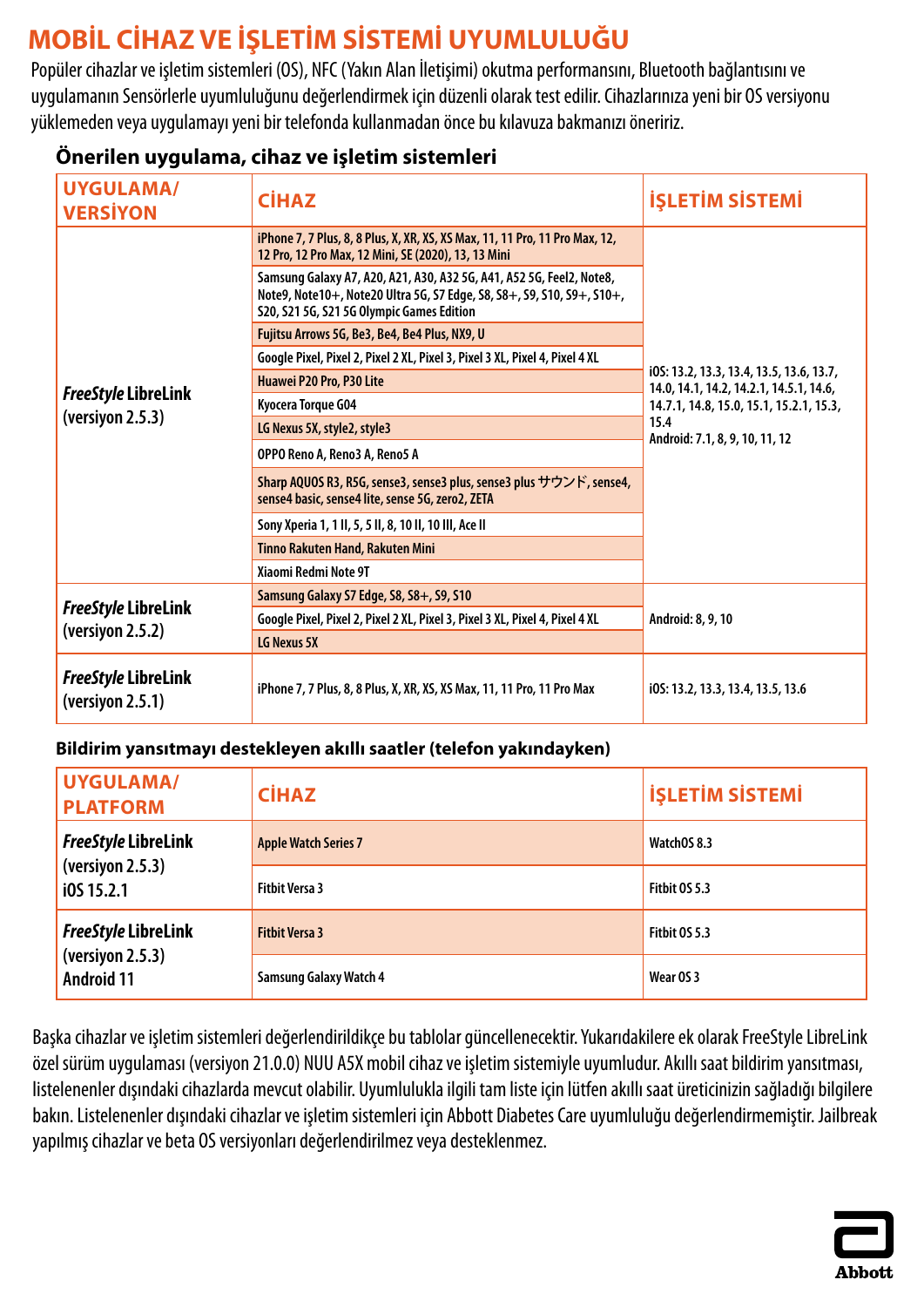# <span id="page-21-0"></span>移动设备和 **OS** 兼容性

流行的设备和操作系统 (OS) 接受定期测试,以评估 NFC 扫描性能、Bluetooth 连接性和与 传感器的应用程序兼容性。我们建议您在设备上安装新 OS 版本之前或在新手机上使用该应 用程序之前,先查看本指南。

## 推荐的应用程序、设备和操作系统

| 应用程序/版本                                  | 设备                                                                                                                                                                                          | <b>OS</b>                                                                           |
|------------------------------------------|---------------------------------------------------------------------------------------------------------------------------------------------------------------------------------------------|-------------------------------------------------------------------------------------|
|                                          | iPhone 7, 7 Plus, 8, 8 Plus, X, XR, XS, XS Max, 11, 11 Pro, 11 Pro Max, 12,<br>12 Pro, 12 Pro Max, 12 Mini, SE (2020), 13, 13 Mini                                                          |                                                                                     |
|                                          | Samsung Galaxy A7, A20, A21, A30, A32 5G, A41, A52 5G, Feel2, Note8,<br>Note9, Note10+, Note20 Ultra 5G, S7 Edge, S8, S8+, S9, S10, S9+, S10+,<br>S20, S21 5G, S21 5G Olympic Games Edition |                                                                                     |
|                                          | Fujitsu Arrows 5G, Be3, Be4, Be4 Plus, NX9, U                                                                                                                                               |                                                                                     |
|                                          | Google Pixel, Pixel 2, Pixel 2 XL, Pixel 3, Pixel 3 XL, Pixel 4, Pixel 4 XL                                                                                                                 |                                                                                     |
|                                          | Huawei P20 Pro, P30 Lite                                                                                                                                                                    | i0S: 13.2, 13.3, 13.4, 13.5, 13.6, 13.7,<br>14.0, 14.1, 14.2, 14.2.1, 14.5.1, 14.6, |
| <b>FreeStyle LibreLink</b>               | Kyocera Torque G04                                                                                                                                                                          | 14.7.1, 14.8, 15.0, 15.1, 15.2.1, 15.3,<br>15.4<br>Android: 7.1, 8, 9, 10, 11, 12   |
| (版本 2.5.3)                               | LG Nexus 5X, style2, style3                                                                                                                                                                 |                                                                                     |
|                                          | OPPO Reno A, Reno3 A, Reno5 A                                                                                                                                                               |                                                                                     |
|                                          | Sharp AQUOS R3, R5G, sense3, sense3 plus, sense3 plus サウンド, sense4,<br>sense4 basic, sense4 lite, sense 5G, zero2, ZETA                                                                     |                                                                                     |
|                                          | Sony Xperia 1, 1 II, 5, 5 II, 8, 10 II, 10 III, Ace II                                                                                                                                      |                                                                                     |
|                                          | <b>Tinno Rakuten Hand, Rakuten Mini</b>                                                                                                                                                     |                                                                                     |
|                                          | Xiaomi Redmi Note 9T                                                                                                                                                                        |                                                                                     |
| <b>FreeStyle LibreLink</b>               | Samsung Galaxy S7 Edge, S8, S8+, S9, S10                                                                                                                                                    |                                                                                     |
|                                          | Google Pixel, Pixel 2, Pixel 2 XL, Pixel 3, Pixel 3 XL, Pixel 4, Pixel 4 XL                                                                                                                 | Android: 8, 9, 10                                                                   |
| (版本 2.5.2)                               | LG Nexus 5X                                                                                                                                                                                 |                                                                                     |
| <b>FreeStyle LibreLink</b><br>(版本 2.5.1) | iPhone 7, 7 Plus, 8, 8 Plus, X, XR, XS, XS Max, 11, 11 Pro, 11 Pro Max                                                                                                                      | i0S: 13.2, 13.3, 13.4, 13.5, 13.6                                                   |

### 支持通知映射同步的智能手表设备(当手机在附近时)

| 应用程序/平台                         | 设备                            | <b>OS</b>     |
|---------------------------------|-------------------------------|---------------|
| <b>FreeStyle LibreLink</b>      | <b>Apple Watch Series 7</b>   | WatchOS 8.3   |
| (版本 2.5.3)<br>i0S 15.2.1        | <b>Fitbit Versa 3</b>         | Fitbit OS 5.3 |
| <b>FreeStyle LibreLink</b>      | <b>Fitbit Versa 3</b>         | Fitbit OS 5.3 |
| (版本 2.5.3)<br><b>Android 11</b> | <b>Samsung Galaxy Watch 4</b> | Wear OS 3     |

这些表格将随着对其他设备和操作系统的评估而有所更新。除上述内容外, FreeStyle LibreLink 特别版应用程序(版本 21.0.0)与 NUU A5X 移动设备及其操作系统兼 容。智能手表通知映射同步可能在所列设备以外的其他设备上可用。请参阅您的智能手表 制造商提供的信息,了解完整的兼容性列表。对于所列项以外的设备和 OS、 Abbott Diabetes Care 尚未评估兼容性。不评估也不支持破解设备和 beta OS 版本。

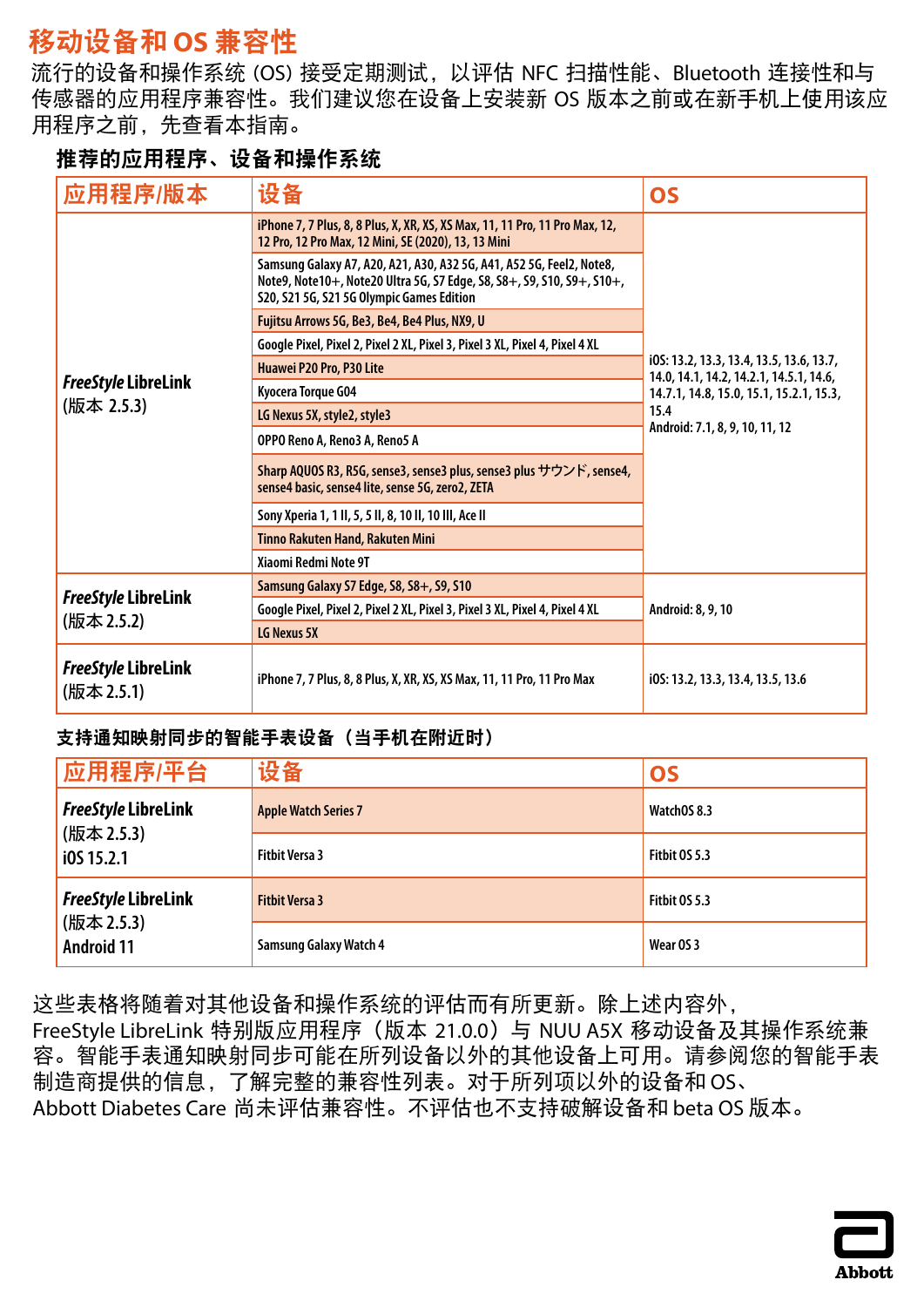# <span id="page-22-0"></span>**DISPOSITIVO MÓVIL Y COMPATIBILIDAD CON EL SISTEMA OPERATIVO**

Se realizan pruebas con frecuencia en los sistemas operativos y los teléfonos inteligentes más comunes para evaluar el rendimiento de la tecnología NFC, la conectividad Bluetooth y la compatibilidad de las aplicaciones cuando se hace uso de sensores. Se recomienda consultar esta guía antes de instalar una nueva versión del sistema operativo en su teléfono o antes de usar la aplicación en un teléfono nuevo.

| <b>APLICACIÓN/</b><br><b>VERSIÓN</b>          | <b>DISPOSITIVO</b>                                                                                                                                                                          | <b>SISTEMA</b><br><b>OPERATIVO</b>                                                  |
|-----------------------------------------------|---------------------------------------------------------------------------------------------------------------------------------------------------------------------------------------------|-------------------------------------------------------------------------------------|
|                                               | iPhone 7, 7 Plus, 8, 8 Plus, X, XR, XS, XS Max, 11, 11 Pro, 11 Pro Max, 12,<br>12 Pro, 12 Pro Max, 12 Mini, SE (2020), 13, 13 Mini                                                          |                                                                                     |
|                                               | Samsung Galaxy A7, A20, A21, A30, A32 5G, A41, A52 5G, Feel2, Note8,<br>Note9, Note10+, Note20 Ultra 5G, S7 Edge, S8, S8+, S9, S10, S9+, S10+,<br>S20, S21 5G, S21 5G Olympic Games Edition |                                                                                     |
|                                               | Fujitsu Arrows 5G, Be3, Be4, Be4 Plus, NX9, U                                                                                                                                               |                                                                                     |
|                                               | Google Pixel, Pixel 2, Pixel 2 XL, Pixel 3, Pixel 3 XL, Pixel 4, Pixel 4 XL                                                                                                                 |                                                                                     |
|                                               | Huawei P20 Pro, P30 Lite                                                                                                                                                                    | i0S: 13.2, 13.3, 13.4, 13.5, 13.6, 13.7,<br>14.0, 14.1, 14.2, 14.2.1, 14.5.1, 14.6, |
| <b>FreeStyle LibreLink</b>                    | Kyocera Torque G04                                                                                                                                                                          | 14.7.1, 14.8, 15.0, 15.1, 15.2.1, 15.3,<br>15.4<br>Android: 7.1, 8, 9, 10, 11, 12   |
| (version 2.5.3)                               | LG Nexus 5X, style2, style3                                                                                                                                                                 |                                                                                     |
|                                               | OPPO Reno A, Reno3 A, Reno5 A                                                                                                                                                               |                                                                                     |
|                                               | Sharp AQUOS R3, R5G, sense3, sense3 plus, sense3 plus サウンド, sense4,<br>sense4 basic, sense4 lite, sense 5G, zero2, ZETA                                                                     |                                                                                     |
|                                               | Sony Xperia 1, 1 II, 5, 5 II, 8, 10 II, 10 III, Ace II                                                                                                                                      |                                                                                     |
|                                               | <b>Tinno Rakuten Hand, Rakuten Mini</b>                                                                                                                                                     |                                                                                     |
|                                               | Xiaomi Redmi Note 9T                                                                                                                                                                        |                                                                                     |
| <b>FreeStyle LibreLink</b><br>(version 2.5.2) | Samsung Galaxy S7 Edge, S8, S8+, S9, S10                                                                                                                                                    | Android: 8, 9, 10                                                                   |
|                                               | Google Pixel, Pixel 2, Pixel 2 XL, Pixel 3, Pixel 3 XL, Pixel 4, Pixel 4 XL                                                                                                                 |                                                                                     |
|                                               | LG Nexus 5X                                                                                                                                                                                 |                                                                                     |
| <b>FreeStyle LibreLink</b><br>(yersión 2.5.1) | iPhone 7, 7 Plus, 8, 8 Plus, X, XR, XS, XS Max, 11, 11 Pro, 11 Pro Max                                                                                                                      | i0S: 13.2, 13.3, 13.4, 13.5, 13.6                                                   |

## **Aplicación recomendada, dispositivo y sistemas operativos**

**Dispositivos de relojes inteligentes que admiten la duplicación de notificaciones (cuando el teléfono está cerca)**

| <b>APLICACIÓN/</b><br><b>PLATAFORMA</b> | <b>DISPOSITIVO</b>            | <b>SISTEMA</b><br><b>OPERATIVO</b> |
|-----------------------------------------|-------------------------------|------------------------------------|
| <b>FreeStyle LibreLink</b>              | <b>Apple Watch Series 7</b>   | WatchOS 8.3                        |
| (yersión 2.5.3)<br>i0S 15.2.1           | <b>Fitbit Versa 3</b>         | Fitbit OS 5.3                      |
| <b>FreeStyle LibreLink</b>              | <b>Fithit Versa 3</b>         | <b>Fitbit 0S 5.3</b>               |
| (versión 2.5.3)<br><b>Android 11</b>    | <b>Samsung Galaxy Watch 4</b> | Wear OS 3                          |

Estas tablas se actualizarán a medida que se evalúen otros dispositivos y sistemas operativos. Además de lo anterior, la edición especial de la aplicación FreeStyle LibreLink (versión 21.0.0) es compatible con el dispositivo móvil NUU A5X y su sistema operativo. La duplicación de notificaciones en relojes inteligentes puede estar disponible en dispositivos diferentes de los enumerados. Consulte la información del fabricante de su reloj inteligente para obtener una lista completa de compatibilidades. Abbott Diabetes Care no ha evaluado la compatibilidad con otros dispositivos y sistemas operativos distintos de los mencionados. Los dispositivos con jailbreak y las versiones beta de los sistemas operativos no se evalúan ni son compatibles.